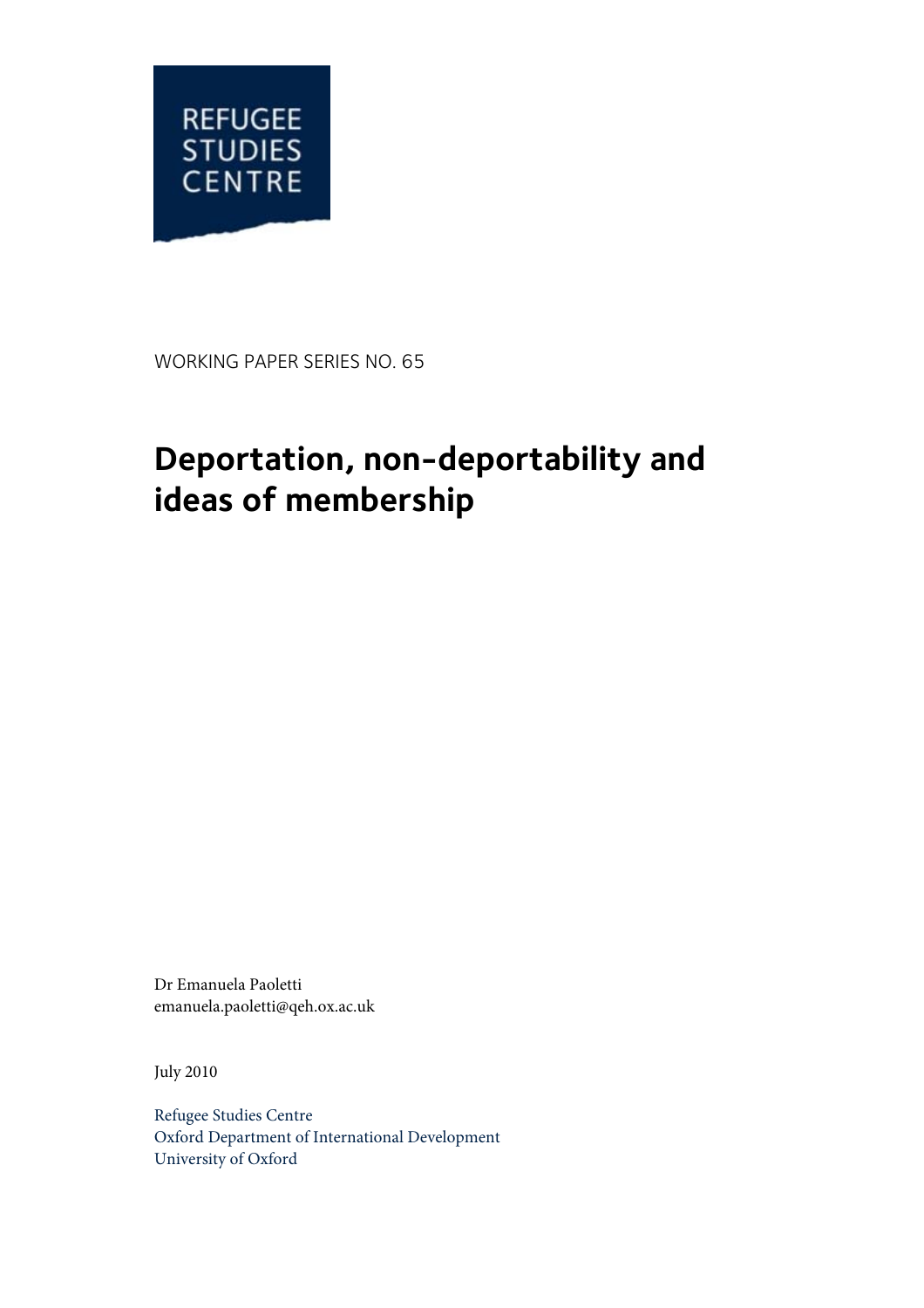# **Working Paper Series**

The Refugee Studies Centre Working Paper Series is intended to aid the rapid distribution of work in progress, research findings and special lectures by researchers and associates of the RSC. Papers aim to stimulate discussion among the worldwide community of scholars, policymakers and practitioners. They are distributed free of charge in PDF format via the RSC website. Bound hard copies of the working papers may also be purchased from the Centre.

The opinions expressed in the papers are solely those of the author/s who retain the copyright. They should not be attributed to the project funders or the Refugee Studies Centre, the Oxford Department of International Development or the University of Oxford. Comments on individual Working Papers are welcomed, and should be directed to the author/s. Further details may be found at the RSC website (www.rsc.ox.ac.uk).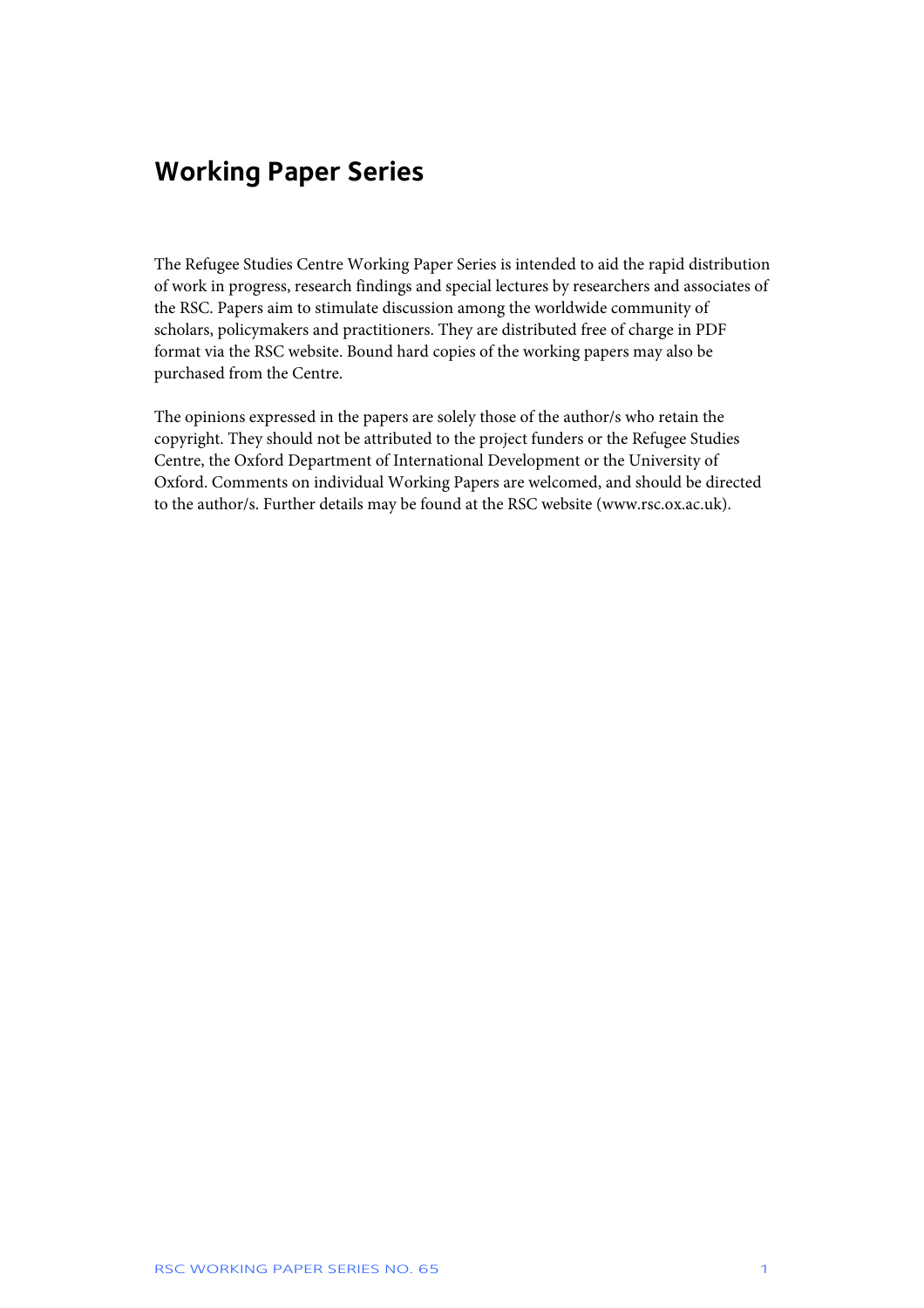# **Contents**

| Introduction                                               | 3              |
|------------------------------------------------------------|----------------|
| Theoretical framework: linking deportation and citizenship | $\overline{4}$ |
| The deportation turn                                       | 8              |
| Non-deportability                                          | 13             |
| Conclusion                                                 | 21             |
| Bibliography                                               | 23             |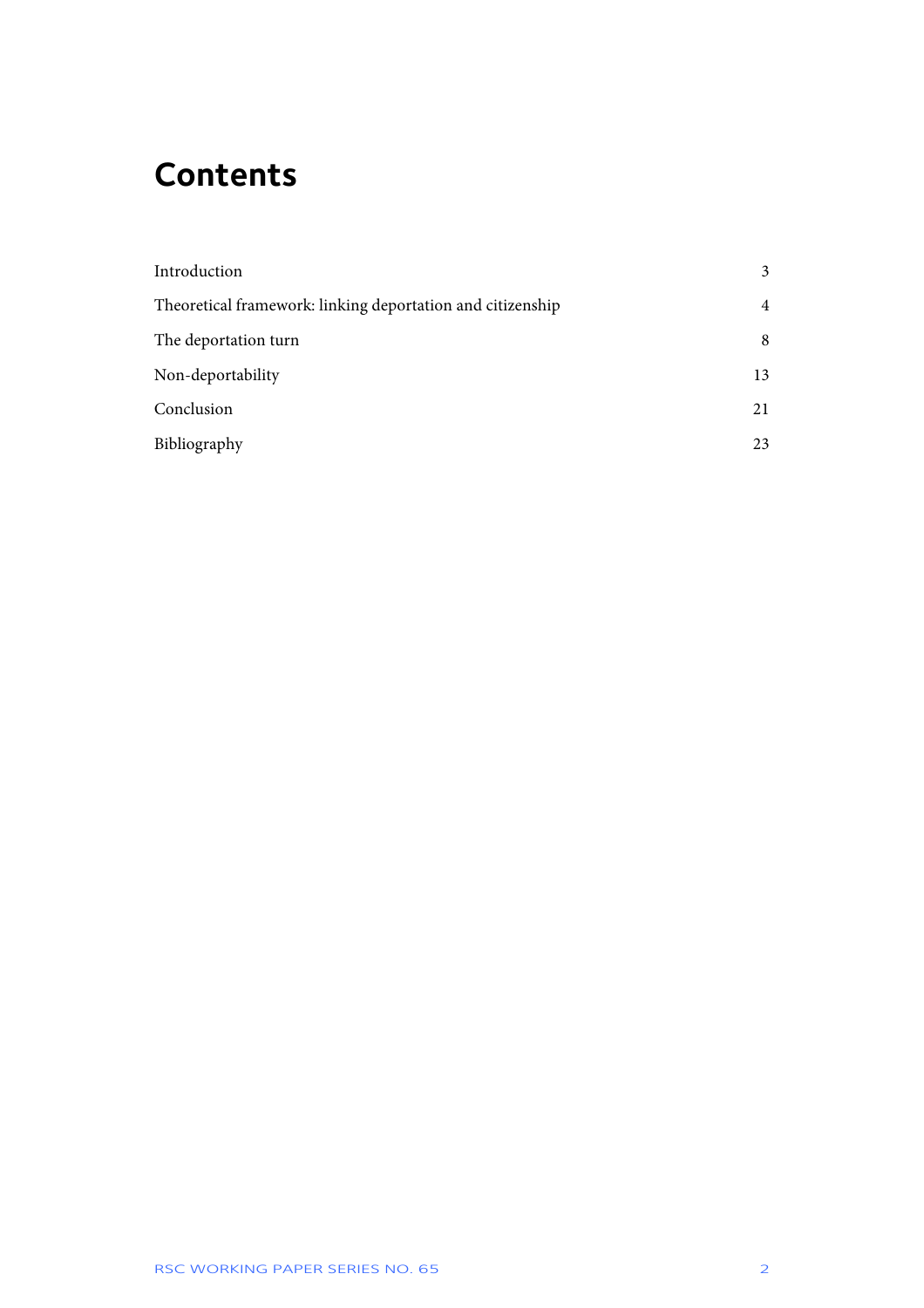### **Introduction1**

In 2006, Amnesty International released a report condemning the fact that in the United Kingdom there was "a huge disparity between the number of people refused asylum and the number who are either removed by the Immigration Service or make a voluntary departure" (Amnesty International, 2006: 5). The report cited estimates by the National Audit Office (NAO) according to which in 2004 "between 155,000 and 283,500 rejected asylum applicants were awaiting removal from the UK" and the House of Commons Committee of Public Accounts according to which "it would take between 10 and 18 years to tackle the backlog at the IND's removal rate" (Amnesty International, 2006: 6). The discrepancy between "deportability" and actual deportation resonates with a recent debate on deportation and removal practices in the United States. On 22 February 2010, James M. Chaparro, head of the US Immigration and Custom Enforcement (ICE) detention and removal operations, wrote in a memo that the overall number of deportations had decreased. While ICE was on track to achieve "the Agency goal of 150,000 criminal alien removals" for 2009, the total deportations set around 310,000, were "well under the Agency's goal of 400,000" and nearly 20 percent behind last year's total of 387,000 (The Washington Post, 27 March 2010). Both these cases indicate that deportability, i.e. the likelihood of being deported, does not necessarily coincide with actual deportation enforcement. The growing number of foreign nationals that find themselves in a legal limbo whereby they are not officially members of the host country, yet cannot be deported, raises a number of important questions. What explains the fact that the state is unable to deport a significant number of deportable people? How does this affect our understanding of the state's social regulative function and capacity? What does this tell us about the rights and obligations that link the state and non-deportable people? How can the link between the state and non-deportability be conceptualised? These questions are the at the core of this paper whose starting assumption is that deportation and non-deportability can be treated as two distinct concepts which shed light on shifting notions and practices of membership.

There is an emerging academic discussion centred on the rise of deportation and removal of irregular migrants and convicted foreign criminals across European countries as well as the United States (Gibney, 2008; Fekete, 2005; Kanstroom, 2007). By contrast not enough attention has been paid to foreign nationals liable to deportation whom the state cannot deport. This discrepancy is relevant in as much as it reveals the many ways in which membership is constructed and how the "socially coercive capacity of states" changes over time (Ellermann, 2009). The purpose of this paper is thus to bridge the scholarships on deportation and citizenship and account for the "soft line" between aliens and citizens (Ngai, 2004) epitomised in the current dilemma on deportation enforcement.

<sup>1</sup> This paper was made possible by the John Fell Fund, OUP, which funded the project "Deportation and the Development of Citizenship". The project was led by Dr Bridget Anderson at the Centre on Migration, Policy and Society (COMPAS) and Dr Matthew Gibney at the Refugee Studies Centre, University of Oxford. This paper summarises and elaborates upon extensive discussions with both Matthew and Bridget. In other words, the ideas presented here own a great deal to them. The author however is responsible for any errors.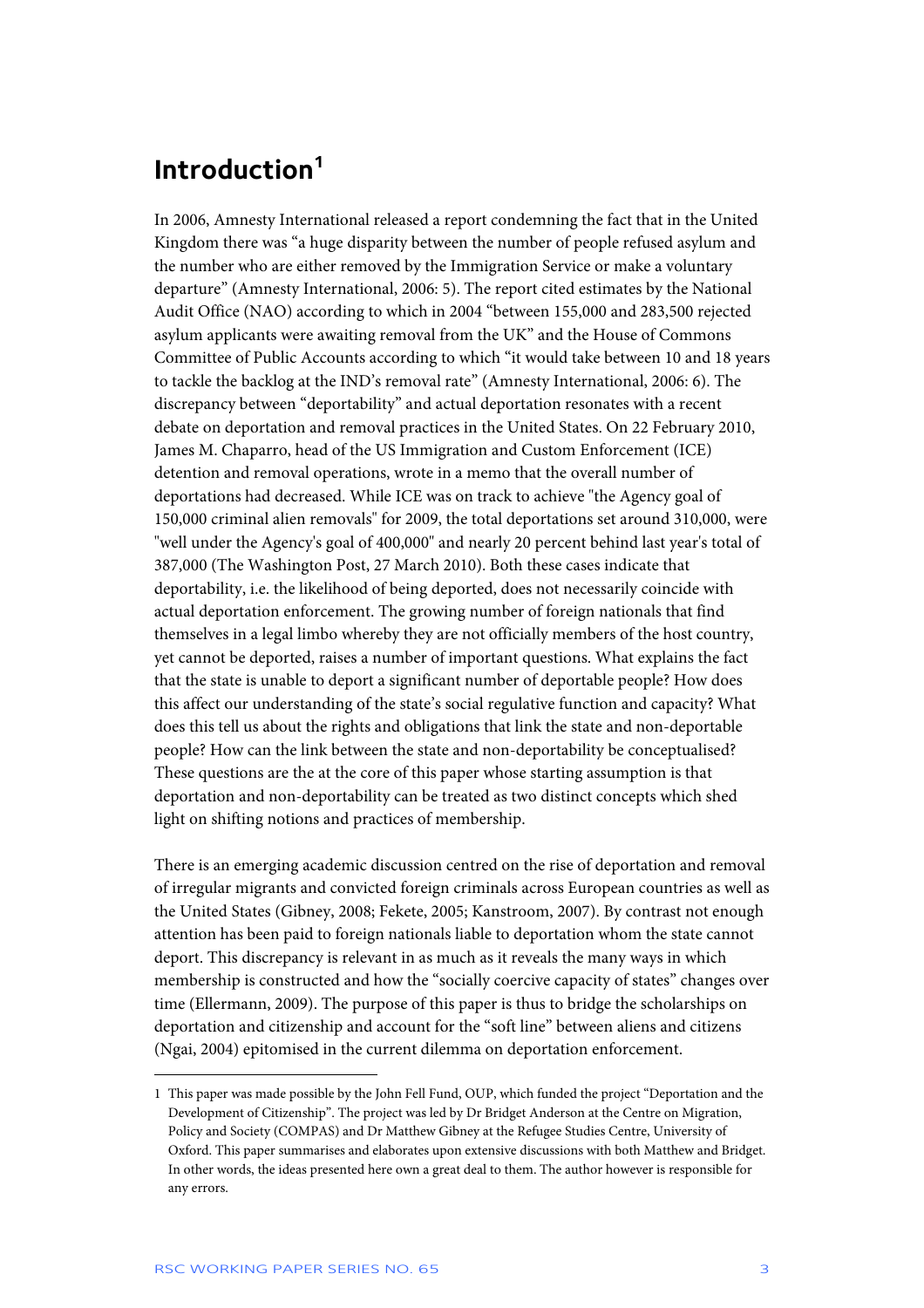In particular, this paper explores the extent to which, and why, states are unable to enforce deportation orders and the concurrent creation of new forms of quasi-members of the polity. Building upon the emerging literature on the so-called deportation turn, whereby countries are seeking to deport an increasingly high number of undocumented migrants to their alleged countries of origin (De Genova and Peutz, 2010), I focus on the constraints that states face in fully implementing deportation and the manner in which they respond to them. This path of inquiry may be fruitful for two reasons. First, it challenges prevailing arguments in the academic and public discussion on the power that states allegedly enjoy when it comes to deportation. Second, it also raises substantive questions about evolving state–citizen relations and ideas of membership. In going beyond polarising accounts of deportation powers, I will elaborate on degrees of desirability along the citizen and non-citizen continuum. While I focus on the United Kingdom, the analysis and methodology developed lend themselves to other countries.

This paper is divided into four sections. First I review the literature on citizenship and deportation and define the key concepts employed in this paper. I present two contrasting accounts of citizenship: the first one viewing citizenship as closure and the second making the case for universal citizenship. In doing so, I set the framework for the more empirical discussion which will eventually lead us to challenge this binary conceptualisation. Indeed in the second section, I present data on the "deportation turn" based on official statistics produced by the United Kingdom, United States and South Africa. Having established the depth of the deportation turn, in the third section I examine the data on those who are non-deportable. Given the lack of comprehensive statistics, I will focus on the case of the United Kingdom. In the concluding section I will bring the different strands of this discussion together and suggest that the limited capacity of states to exercise efficaciously their power of coercion, such as deportation, can be understood as a function of the predicament of liberal democratic society.

### **Theoretical framework: linking deportation and citizenship**

A brief review of the scholarship on citizenship in relation to deportation allows us to clarify the meaning of our central concepts. In simplistic terms, two schools of thought can be identified.

The first tradition defines citizenship as closure. The idea of citizenship as both an instrument and an object of closure has a long history in the academic debate (Brubaker, 1992 and Rawls, 2005). Here citizenship is premised on difference and on the distinction between those who are included and excluded from the demos (Tambakaki, 2010). Communities are bounded and thus exclusive (Tambakaki, 2010: 35).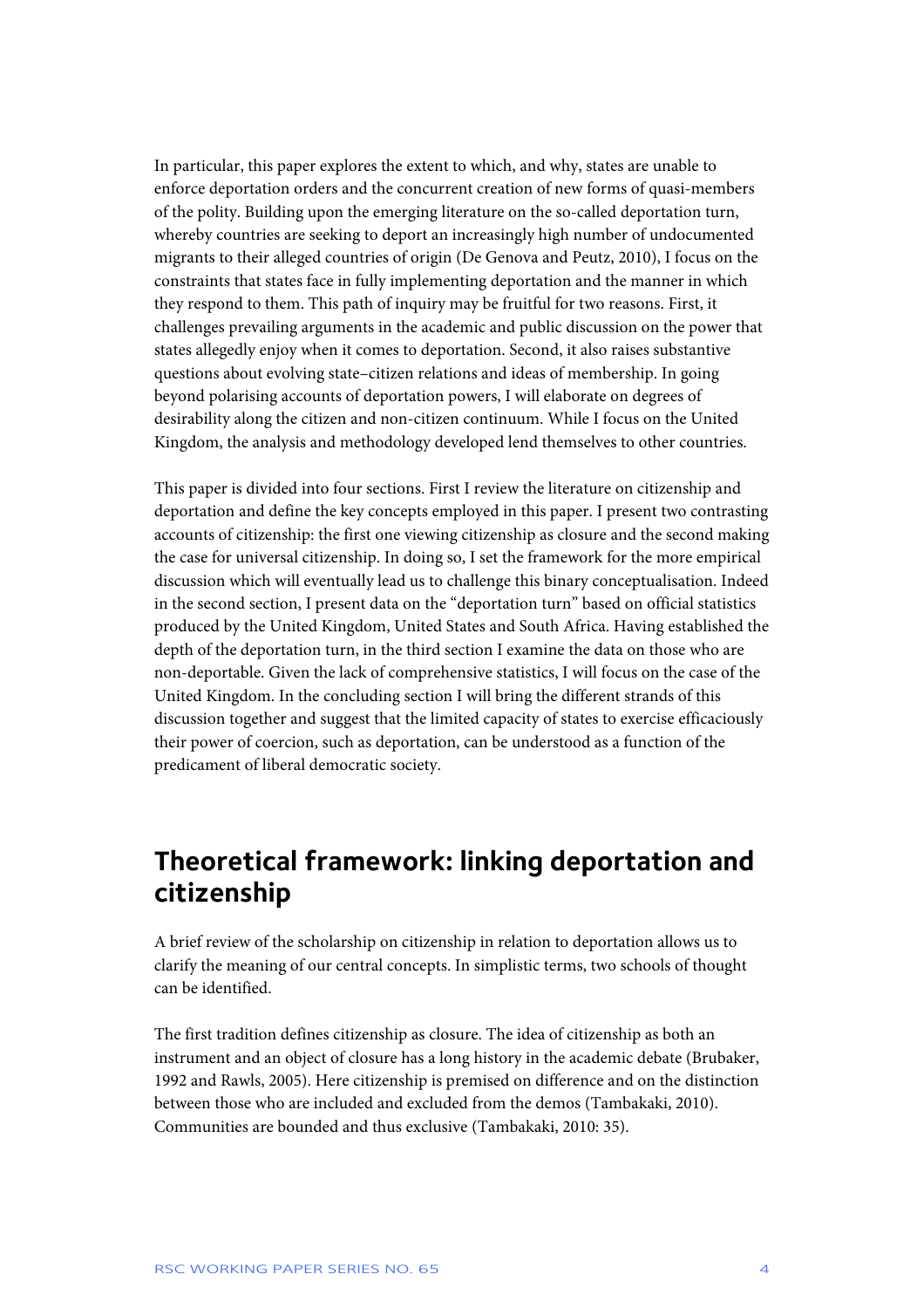#### As Brubaker writes,

closure against noncitizens occurs in two stages. Free access to the territory and to certain benefits and activities within it is reserved to citizens and access to citizenship is reserved to persons meeting certain qualifying conditions (Brubaker, 1992: 34).

Citizenship in the sense of the inclusion and participation of everyone is inherently based on exclusion and homogeneity (Young, 1989: 396). According to some, at the empirical level, this closure is exercised by a "centralised, well-focused and quite harsh government power" (Kanstroom, 2007: 354). For example, exclusion may be associated with lack of entitlements to vote and access to welfare and the social-psychological aspects of life as "aliens" in a not always hospitable country (Cesarani and Fulbrook, 1996). As Cesarani and Fulbrook note,

for all the ambiguities and variations, there has been an almost universal tendency for whichever group is deemed to be legitimate residents in and defendants of the inherited territory to erect barriers to the influx of others – or to define the permitted newcomers as second-class citizens, present merely as "guests" so long as they behaved properly and were economically useful (1996: 213).

In other words, the articulation of the existence of a community is itself a symbol whose purpose is to invoke the boundary (Frazer, 1999: 81). One of the manifestations of this closure is to be found in the practices of deportation, banishment and expulsion. In exemplifying boundaries between citizens and non-citizens, they embody the state's *raison d'être* to enforce its territorially bound sovereignty. At this point, let me pause to clarify how I use the term deportation in this paper. It goes beyond my purposes to review the academic discussion on deportation and removal (Gibney, 2008; Gibney and Hansen, 2003; Goodwin-Gill, 1975; Pelonpaa, 1984 Gordon, 1984; Walters, 2002; Clayton, 2006). Instead here I opt for a simple and fairly open definition of deportation as the enforced and authorised removal of non-citizens from state territory. In the empirical section, however, I will present and contrast different definitions of return, deportation and removal as formulated by each of the selected countries. Unless otherwise stated, the terms removal and deportation are used interchangeably.

As Walters writes, deportation is a "constitutive practice" of citizenship and, as such, "it is actually quite fundamental and immanent to the modern regime of citizenship" (Walters, 2002: 288). In quoting Hindess he further observes that if citizenship

can be seen not just as rights and responsibilities exercised within a polity, but a 'marker of identification, advising state and non-state agencies of the particular state to which an individual belongs', then deportation represents a means by which this principle can be operationalized (Walters, 2002: 288 quoting Hindess, 2000).

Because of its regulative function, deportation thus becomes a sine qua non "in the making of the world" (Walters, 2002: 288). This reflects one of the prevailing arguments on deportation in the academic literature. There seems to be a consensus that deportation acts as symbol of and mechanism for exclusion.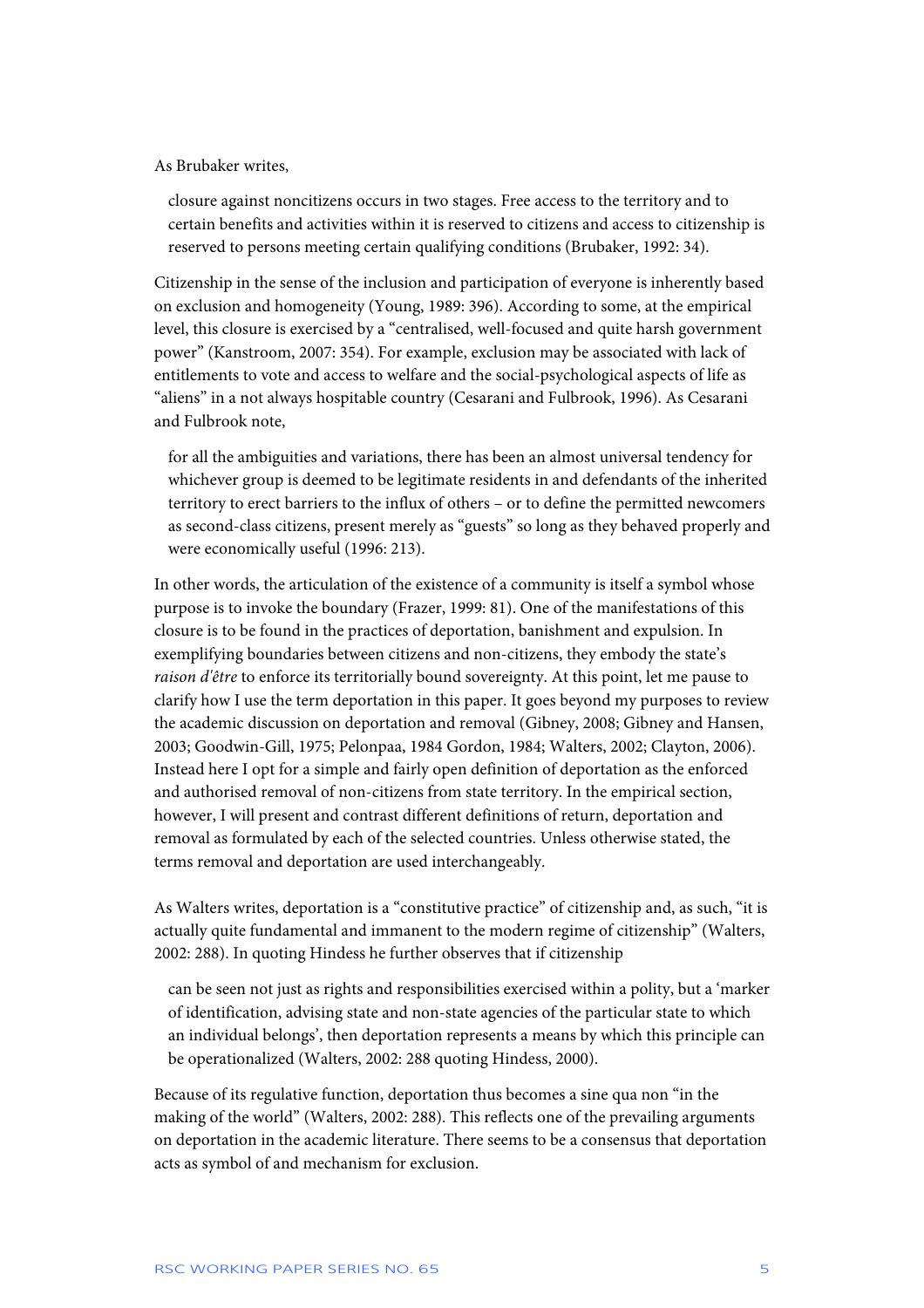In his often quoted work on deportation, Daniel Kanstroom makes the case for considering deportation as evidence of the "the assertion, development and refinement of centralized well-focused and often quite harsh government power subject to minimal judicial oversight" (Kanstroom, 2007: x). Likewise, De Genova and Peutz argue that "deportation has […] emerged as a definite and increasingly pervasive convention of routine statecraft" (De Genova and Peutz, 2010). In fact the data to be explored in the next empirical section shows that deportation is on the rise and has been institutionalised as one of the key instruments of migration control (Gibney, 2008: 148).

The point relevant to us here is that this new phenomenon known as the "deportation turn" (Gibney and Hansen, 2003) renders also more manifest the state's inability to fully adhere to its socially coercive imperative. In this respect, I shall go beyond the idea of deportation as a "normalized and standardized technique of state power" (De Genova and Peutz, 2010) and consider the complexities surrounding its implementation. In transcending the binary citizen–alien paradigm, I will seek to conceptualise varying statuses of membership as the expansion of liberal practices. In keeping this in mind, let me turn to the theoretical discussion on citizenship as closure and its relation to deportation as public spectacle (Anderson, 2008; Hedman, 2008).

The regulative function that deportation performs can be partly explained in terms of electoral politics and public expectations. The state needs deportation to assure public opinion of its authority within national borders (Gibney and Hansen, 2003). Hedman, for example, elaborates on irregular migrants in Malaysia as "consumers of public spectacle" which is part of a process of "performative or discursive (re)enactment of the making of national identity" (Hedman, 2008: 382). In her view, spectacle can be understood in two ways: either "as signals to (forced) migrants and sending states alike" or as social reproduction of "official nationalism" (Hedman, 2008: 366).<sup>2</sup>

The notion of citizenship as closure stands in opposition to the idea of universal citizenship understood in a Kantian sense. This presupposes uncoupling the citizenship/nationality link and viewing citizenship in terms of homogeneity, universality and egalitarianism (Tambakaki, 2010: 42). On this account, Hobhouse's definition of citizenship is instructive. Citizenship is conceived in spatial terms and at the expense of the principle of authority (Freeden, 2003: 279).

Hobhouse and Meadowcroft's "organic" conception of the relation between individual and society seeks to reconcile potentially conflicting appeals to individual rights on the one hand and to the requirements of social welfare on the other (Hobhouse and Meadowcroft, 1994: xvii). This view is closely linked to the concept of liberal citizenship formulated by Baubock whereby citizenship is disconnected from territory and formal legal status. The dynamic of inclusion of non citizens beyond the boundaries of democratic politics is thus set in motion (Tambakaki, 2010: 48 and Baubock, 1997: 8).

<sup>2</sup> Other authors who have elaborated on the concept of spectacle concerning migration and citizenship are Vukov (2003) and Hindess (2000).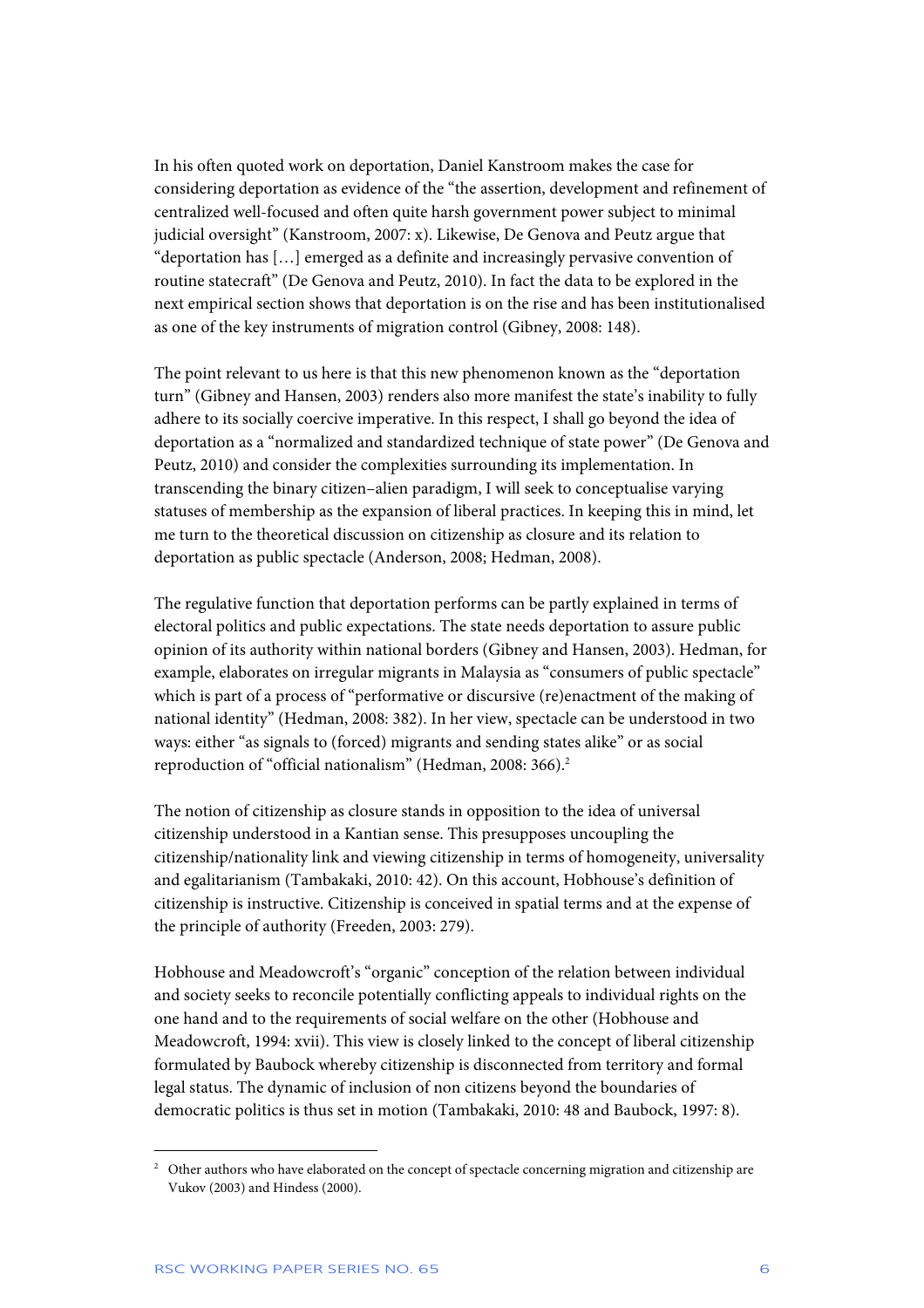This approach also resonates with the sociological interpretation of network analysis elaborated, inter alia, by Margaret Stacey, J.A. Barnes and Elizabeth Bott who denote 'community' as 'incorporation', 'encompassingness' and the absence of external boundaries (Frazer, 1999: 69).

Thus Baubock's liberal model sets the basis of what Benhabib calls the "radical universalist argument for open borders" (Benhabib, 1999: 711). Radical universalists argue that, from a moral point of view, national borders are arbitrary and that the only morally consistent position would be one of open borders (Benhabib, 1999: 711). One empirical example of this approach is to be found in the evolving debate on human rights and the implications for states' actions. Sovereignty entails the right of a people to control its borders as well as to define the procedures for admitting "aliens" into its territory.

However, according to this understanding of the liberal-democratic polity, such sovereignty claims are constrained by human rights, which individuals are entitled to, not in virtue of being members of a polity, but insofar as they are human beings simpliciter (Benhabib, 1999: 711).<sup>3</sup> The notion of universal human rights extending to all persons shapes the manner in which entry and exit norms are conceived and enforced. In this sense, a paradox has been observed: the institutionalisation of liberal values hampers the authority of the liberal state (Gibney and Hansen, 2003: 1). Fundamental to the sovereignty of the state is the capacity to control borders, yet "these capacities sit uneasily with liberal principles" (Gibney and Hansen, 2003: 1).

A clear illustration of the tension between the two theoretical approaches on citizenship and of the liberal paradox is the practice of deportation for it challenges "permanently and completely" the relationship of responsibility between the state and the individual under its authority (Gibney and Hansen, 2003: 1). Deportation then epitomises the contradiction between the logic of citizenship as closure with the liberal aspiration for universal individual values. The antithesis between "the liberal state's support for the demos and its support for rights" (Gibney and Hansen, 2003: 15) sets forth the analytical framework which the ensuing empirical analysis builds upon. It also allows us to address the central questions of this paper concerned with the relation between ideas of membership and the coercive strength of the state in the form of deportation power.

Having introduced the broad theoretical landscape, I turn to the empirical analysis of the deportation turn in the UK, US and South Africa. It will emerge that the deportation turn is only part of the bigger picture as a significant number of foreign nationals is instead subject to non-deportation – to be explored in the third section.

<sup>3</sup> For a thorough analysis on the contentious link and overlap between citizenship and human rights see Tambakaki (2010).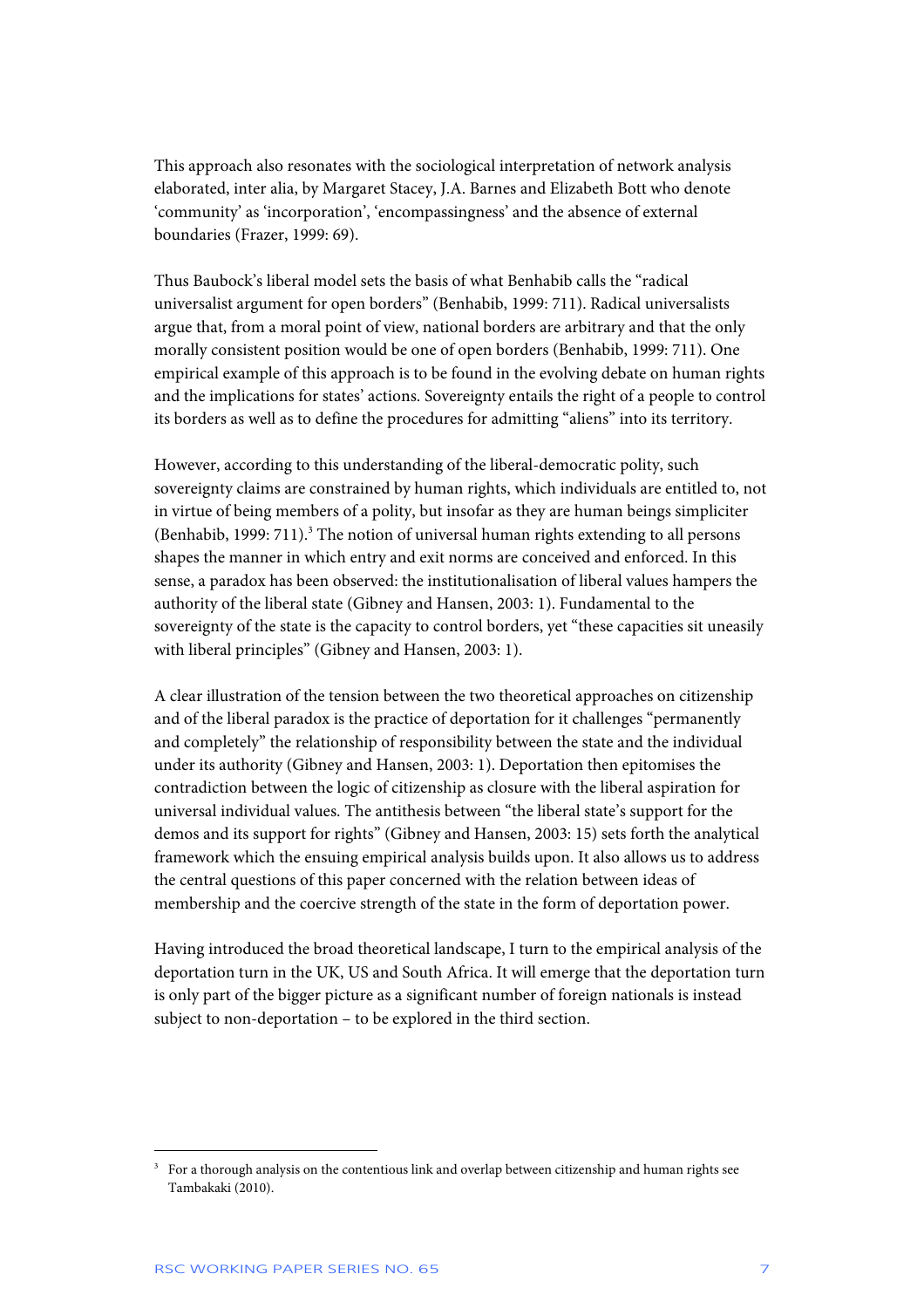## **The deportation turn**

Until the nineteenth century, the limits of state action in migration were "strictly set" and expulsion and deportation were confined to criminal matters (Castecker, 1998: 74). Indeed, in nineteenth-century Europe the central aim of migration policy was to prevent aliens from disturbing public order. Hence, while deportation, expulsion and return of foreign nationals as well as citizens date back centuries (Gray, 2009), European expulsion policy has been largely limited to those migrants unable to secure a livelihood for themselves in the host country (Castecker, 1998: 74).

Yet, recently deportation has emerged as a form of state practice distinct from other forms of expulsion as a way to deal with failed asylum seekers, as well as foreigners convicted of crimes (Gibney, 2008: 146). Especially since the terrorist attacks in New York City and Washington, DC, of September 11 2001, and again following the bombings in London on 7 July 2005, migration and asylum laws have been presented as key elements in the task of reducing risk from somewhat vague external threats and from dangers posed by specific local communities (Bosworth, 2008: 201 and Gibney, 2008). In the process, states have come increasingly to rely on narratives, norms and practices that are drawn from the criminal justice system (Bosworth, 2008: 206). Expulsions and deportations have come to be among the main devices to enforce modern migration policies (Castecker, 1998: 94 and Gibney, 2008). In this context a brief look at the statistics on removal provided by the UK, US and South Africa is illustrative and serves to contextualise the discussion on non-deportation in the next section. Our first example is Britain.

The definition of deportation in the British legal context is complex. While not aiming to provide a fine-grained legal investigation, it is important nevertheless to be clear on its fundamental features. To this end, I rely on the definition provided by Gina Clayton in her textbook on Immigration and Asylum Law. Clayton introduces the concept of deportation in the following way:

Deportation is a process of enforced departure from the UK pursuant to an order signed by the Home Secretary which also prevents the deportee from returning to the UK unless and until the order is revoked. In this respect it may be distinguished from the other forms of enforced departure. Although removal, supervised and voluntary departure will affect the ability of the individual to return to the UK, unlike a deportation order they do not have any continuing legal force beyond the departure date (Clayton, 2006: 544-545).4

Notably, the scope of the measure has been expanded over the years. For example, in

1

<sup>4</sup> Importantly, while a person may be liable for deportation, he/she cannot be deported unless the grounds exist. The grounds for deportation are set out in section 3(5) of the Immigration and Asylum Act 1999 whereby "a person who is not a British citizen shall be liable to deportation from the United Kingdom (a) if the Secretary of State deems his deportation to be conducive to the public good or (b) if another person to whose family he belongs is or has been ordered to be deported" (Clayton, 2006: 550).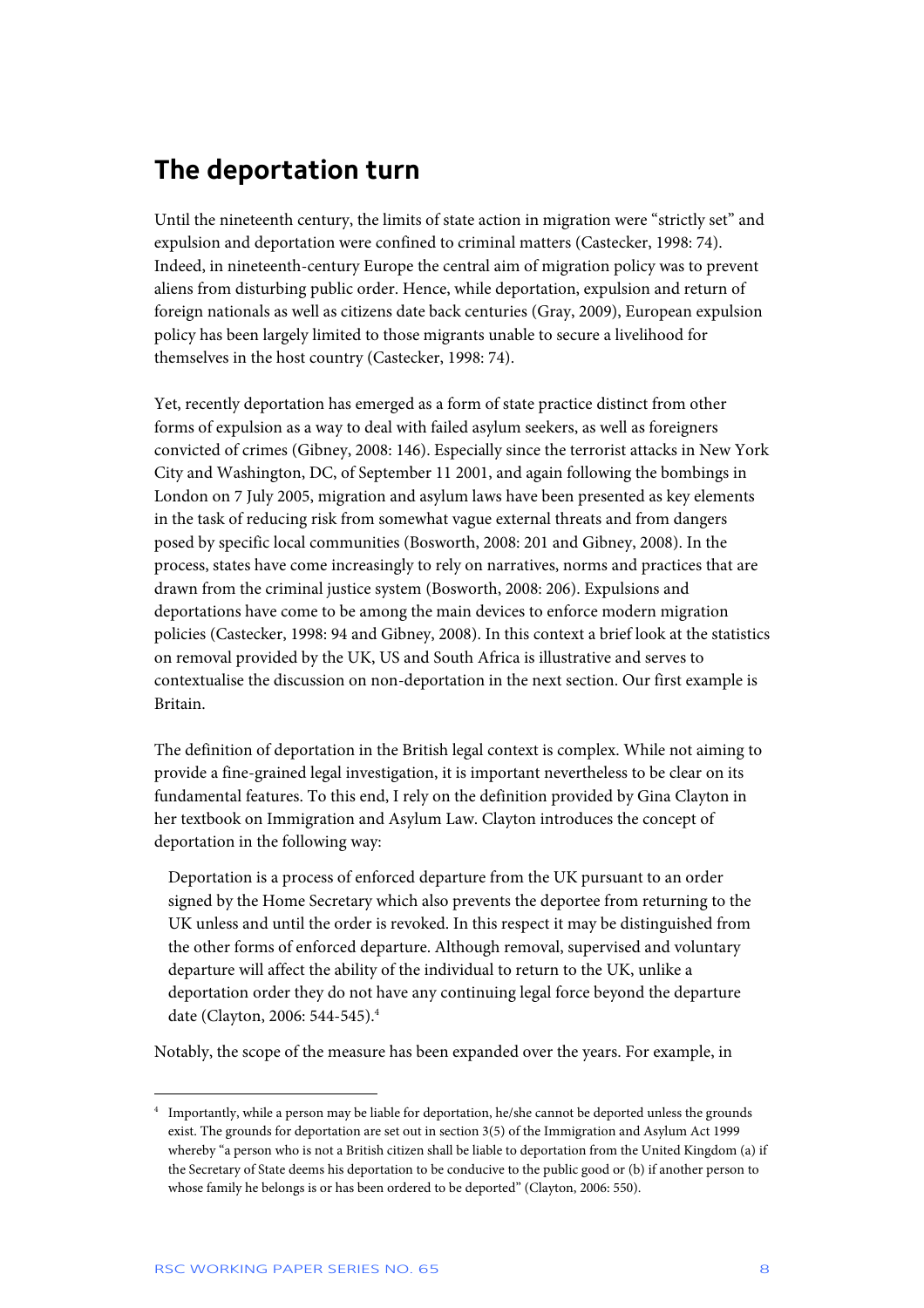August 2008, the Home Office introduced a new category of foreign national offender liable to deportation. Since then, non-EEA nationals who are convicted in the UK and receive a custodial sentence of any length for an offence relating for example to the supply of class A, B or C drugs have been considered for deportation. Furthermore, where the sentence imposed is 12 months or more, the duty to deport remains under the "automatic" deportation provisions of the UK Borders Act 2007 (Home Office, 2008).

Whereas this expansion of deportation powers can be considered a clear manifestation of the deportation turn, the increasing complexity of laws and regulation has also given rise to new "legal limbos" (Edwards, 2009) in the form of non-deportability. Before turning to this concept, let us now clarify the meaning of removal and how it relates to deportation in the British context.

Removal is also defined by the Immigration and Asylum Act 1999 and targets individuals

Who do not have any legal right to stay in the UK. This includes persons who: (1) enter, or attempt to enter, the UK illegally, (2) overstay their period of legal right to remain in the UK, (3) breach their conditions of leave, (4) are subject to deportation action; and (5) persons who have been refused asylum (Home Office, 2008: 116).

As Clayton further clarifies, unlike deportation, directions for removal may be given without any kind of judicial process. Because of the abrupt and potentially speedy nature of this process it can be described as "summary removal". Accordingly, there is scope for a great deal of confusion in the use of the term. Indeed, one use of the term "administrative removal" refers to removal on the grounds which used to be grounds for deportation. Another use of the term "administrative removal" is to refer to all removals, using "administrative" to distinguish it from deportation which has an enduring legal effect. Eventually all enforced departures including deportation end in removal. This is why the term is often used to "describe the actual embarkation on transport which takes the person away and all such departures are preceded by removal directions" (Clayton, 2006: 573).





Elaborated from Home Office (2008) and (2010)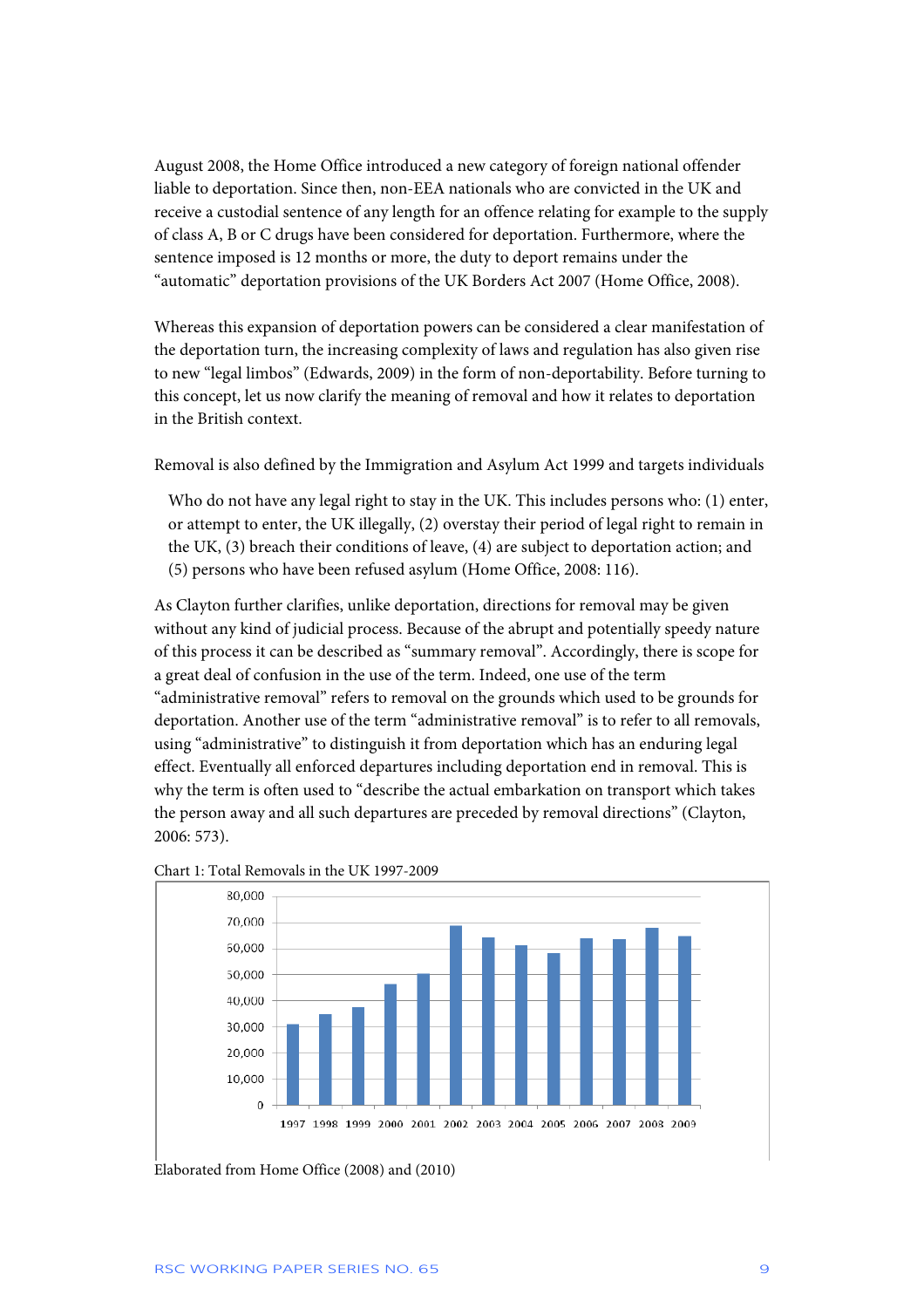Hence while the terms "deportation" and "removal" are technically distinct (Home Office, 2008) they are often used interchangeably (Bloch and Schuster 2005; Bonner 2007; Phuong 2005). That said the data presented here refers mainly to removal. In particular, as Chart 1 illustrates, according to the UK Home Office the number of total removals has increased from 30,000 in 1997 to 60,000 in 2007. This twofold increase is taken here as partial evidence of the deportation turn. Other evidence is to be found in the alarmist and "securitised" rhetoric formulated by British politicians. While this second issue has already been amply documented and analysed (Huysmans and Buonfino, 2008; Schuster, 2005), a few quotes from the parliamentary debates on deportation "tipping points" may add further depth to our understanding of the possible layers of the deportation turn in the UK. For example, in 2009 Phil Woolas clarified the scope of deportation targets:

According to the [UK Border] Agency's own provisional internal management information, […], over 5,000 foreign national prisoners were deported in 2008. This means that the UK Border Agency yet again exceeded its target for the year as well as exceeding the previous year's record number of removals and deportations of foreign national prisoners (Hansard, 10 February 2009).

As a matter of fact, the UK had long made deportation targets a cornerstone of its migration policy. For example, in 2005 with regard to the deportation of "failed asylum seekers" Charles Clarke declared:

We want to make a major new effort to increase the removal of failed asylum seekers. We will use £30 million of savings from the asylum budget to recruit 500 new front-line staff and we will continue our efforts to reach more agreements with major source countries on returns, building on the considerable successes that we have already achieved. That will help us, by the end of the year, to return more failed asylum seekers than there are new unsuccessful claims (Hansard, 5 July 2005).

Beyond the public discourse, the fact that the UK has sought to respond creatively to a range of legal and administrative constraints – to be discussed in the next section – also needs to be taken into consideration. For example, clauses 115 to 122 of the Criminal Justice and Immigration Bill (130 of 2006-2007) are designed to do what the Secretary of State on his own could not: to create a new restricted immigration status as an alternative to leave to remain for persons who the Government wishes to deport but who cannot be removed from the UK for human rights reasons (Library House of Commons, 2007: 106).

The Government does not want these people to be given leave to remain merely as a result of their "irremoveability" (Library House of Commons, 2007: 106). The resulting new special immigration status can be then be seen as an *escamotage* that the state uses as a substitute for removal. It applies to those people whom the state cannot remove but who are considered to be a danger to the community (Hansard, 30 April 2008).

Memoranda of Understanding on deportation with assurances are another example showing how the UK has sought to circumvent human rights rules. In these, the receiving state is requested to assure the United Kingdom that it will comply with human rights obligations under international law. Memoranda of understanding on deportation with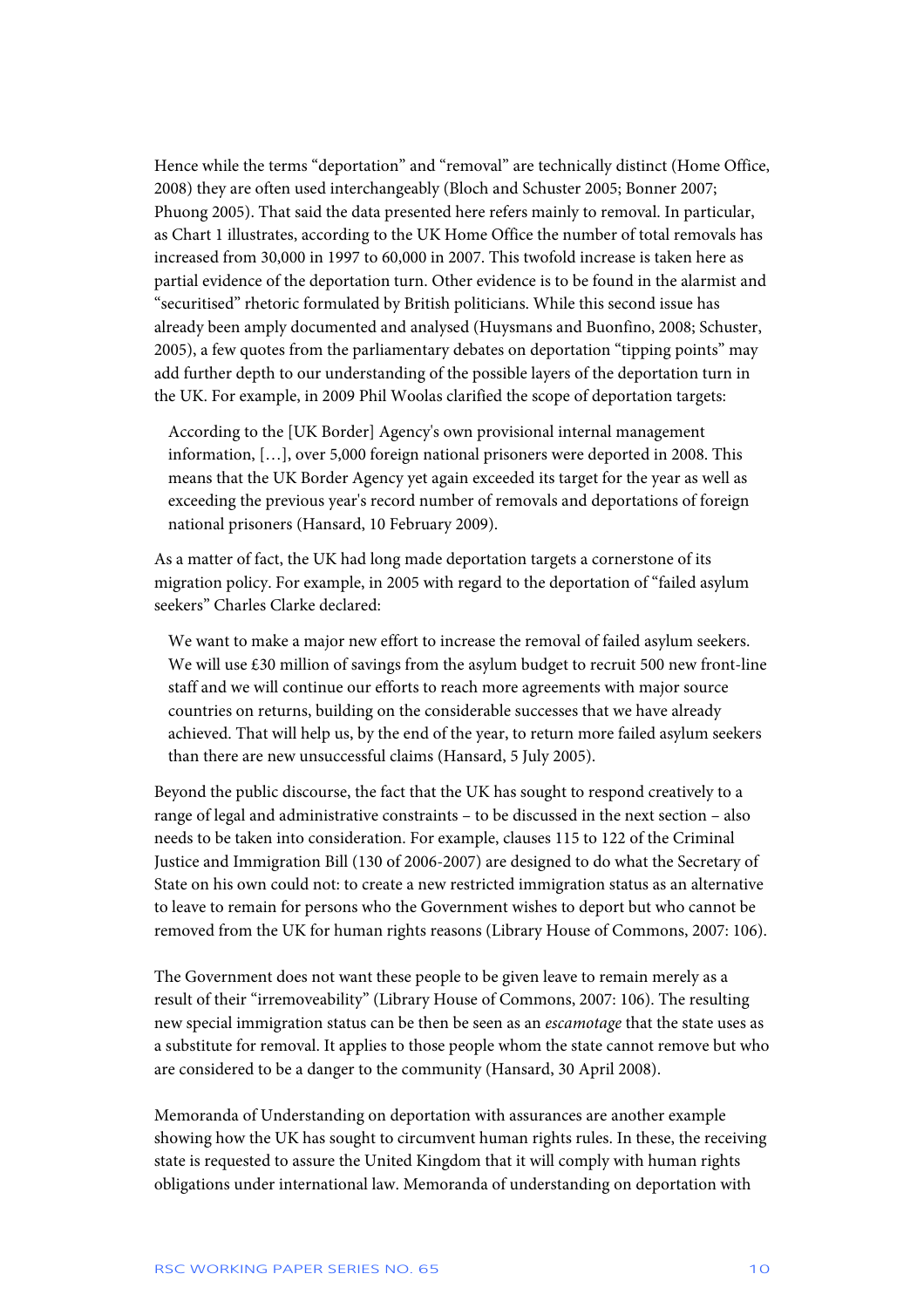assurances have been signed with Jordan, Lebanon and Libya in 2005 and separate arrangements, set out in an exchange of letters in July 2006, apply to Algeria (Hansard, 29 October 2008).

Having sketched the extent of the deportation turn in the UK, I now turn to a brief review of the US and South Africa. Although I will not elaborate on the complex manner in which public discourse on deportation has been framed in these two other countries, an overview of available data helps us further contextualise the initial proposition on the deportation turn.

As far as the US is concerned, removal is understood as an order issued by the Department of Homeland Security based on the determination that the presence of the alien is in violation of Section 237 of the Immigration and Nationality Act which establishes the grounds for deportation (Department of Homeland Security, 2008). By contrast, return is defined as the situation whereby apprehended aliens are offered the opportunity to return to their home country without being placed in immigration proceedings. This procedure is common with non-criminal aliens who are apprehended by the Border Patrol (Department of Homeland Security, 2008). Needless to say, the definitional dilemmas illustrated for the British case apply also here (Ellermann, 2009).

According to Kanstroom, since 1925 the number of times an individual non-citizen has been caught somewhere on US soil and determined to be subject to deportation has exceeded 46 million, with more than 44 million people actually ordered to leave. From 2001 through 2004 the total number of formal removals of persons from within the United States was over 720,000 while those expelled pursuant to a grant of "voluntary departure" exceeded 4 million (Kanstroom, 2007: 3). As Chart 2 shows, the number of foreign nationals removed between 1997 and 2007 has increased from 114,432 in 1997 to 319,382 in 2007 (Department of Homeland Security, 2008). This upward trend has continued also under the new Obama administration. The ICE reports that in 2008 it removed 356,739 "illegal aliens" from the United States—a 23.5 percent increase over the previous year's total (US Immigration and Customs Enforcement, 2009). This is an average of more than 1,000 deportations a day, i.e. more than double the annual number for 2001 when Bush entered the White House (In These Times, 25 March 2010).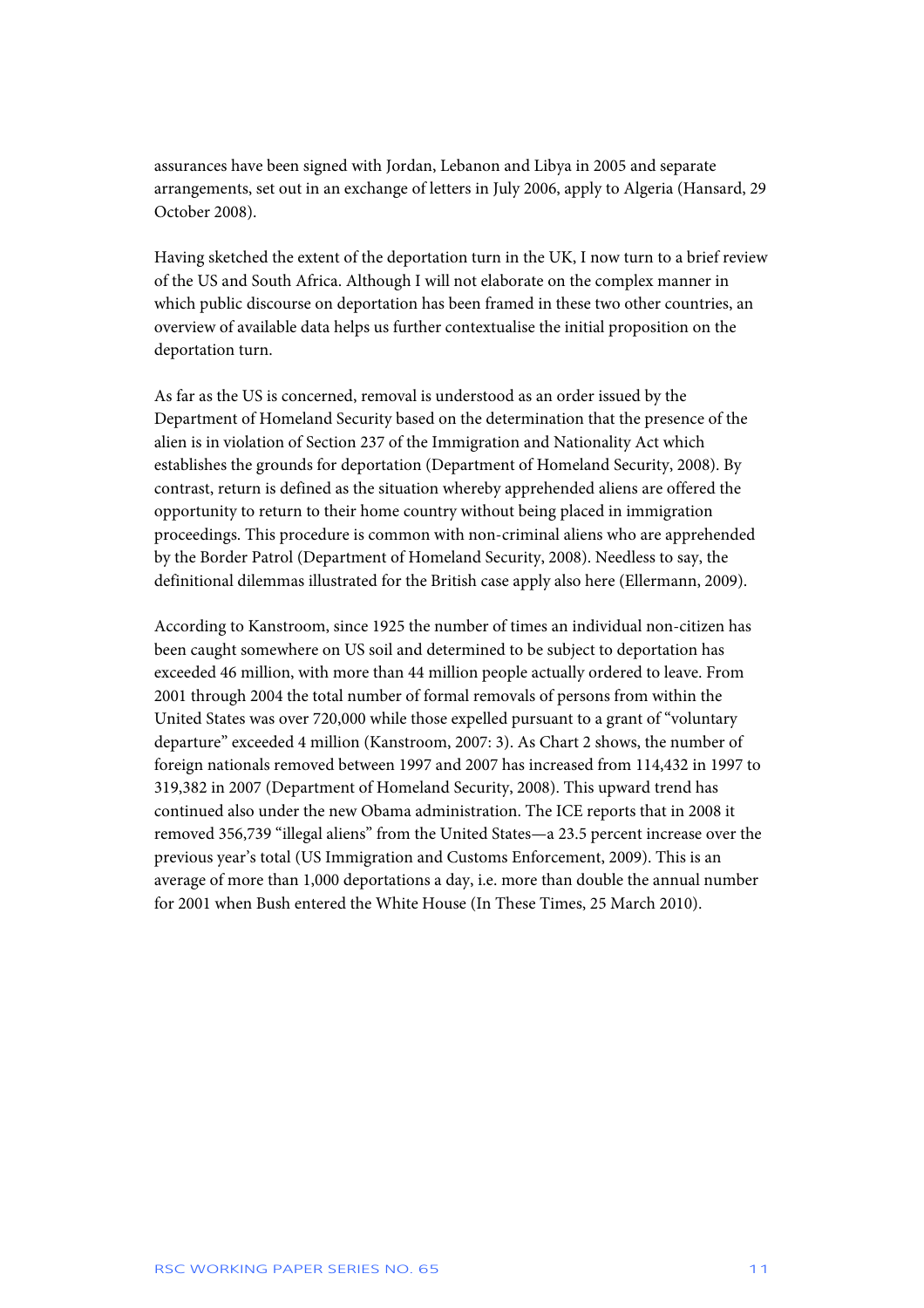

Chart 2 - Aliens removed or returned from the United States 2001-2008

Figures elaborated from Department of Homeland Security (2009). As of May 2010 the figures for the removals undertaken in 2009 were not yet available.

The same trend is to be found in South Africa where, as chart 3 shows, the number of people deported has increased from 156,883 in 2001 to 370,000 in 2008. In this case, deportation is defined as the action or procedure aimed at "causing an illegal foreigner to leave the Republic of South Africa involuntarily, or under detention as set in the 2001 Immigration Bill" (Republic of South Africa, 2001).



Chart 3 - Number of deportation in South Africa 2001-2008

Elaborated from Department of Home Affairs (2003, 2005, 2006, 2007 and 2008).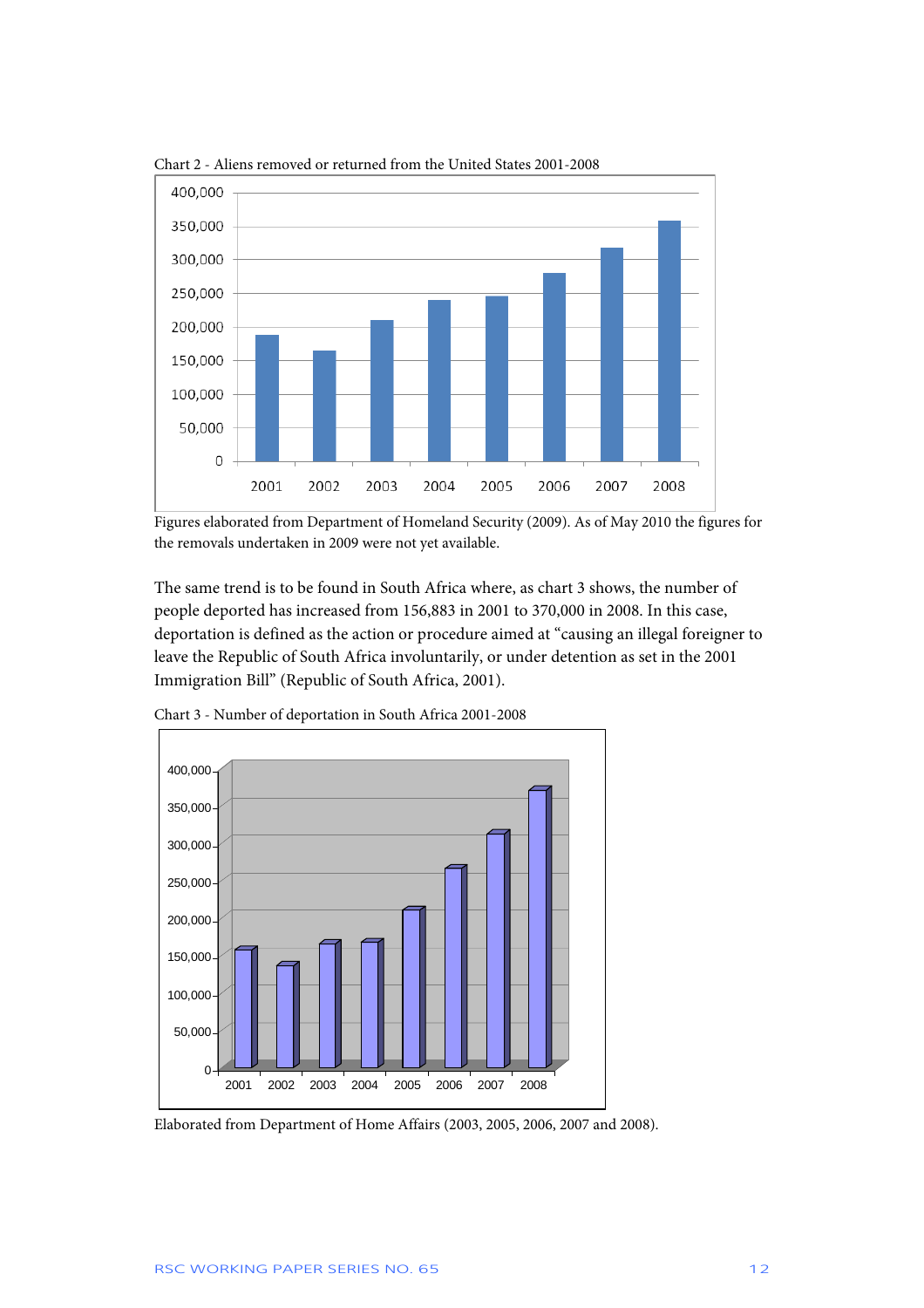In sum, it emerges that countries across different continents have intensified the practice of deporting undocumented and criminal foreign nationals. Yet this is not the whole story. There is another side of the coin, namely, the increasing inability of states to conduct the kind of mass deportation campaigns they claim to aim for. Given the paucity of the available data, in the next section I focus on the case of the United Kingdom.

### **Non-deportability**

While it is clear that the number of deportation and removal practices has increased over the last decade, the discrepancies between policies and implementation deserve more attention. In taking further Ellermann's argument on the limits of the state's socially coercive capacity (Ellermann, 2008), I wish to draw attention to the tension between "deportability" and deportation and the implications for ideas and practices of membership. As Ellermann notes, "absolute numbers of deportation are rarely indicative of state capacity because they aggregate factors that determine the degree of difficulty of deportation" (Ellermann, 2009: 25). Here, I seek to disaggregate such factors. I examine the relative capacity of the United Kingdom to implement deportation policies in order to better understand "the process of re-articulation of rights" of membership (Benhabib, 2005: 14). The complex net of rights and duties that link the state and the non-deportable opens up a more fluid conceptualisation of membership. Accordingly, my objective here is to offer a tentative analytical framework. Through the prism of deportation and nondeportation I intend to account for the process of construction and reconstruction of identities and ideas of membership (Tambakaki, 2010: 30).

The limited available figures on deportation enforcement in the UK show that increasing removal enforcement is one aspect of a much more complex picture. A significant number of deportation orders are not actually enforced and hence do not result in the actual removal. As an official statement from the Home Office in 2007 makes clear:

There are also high levels of attrition in the casework and cases can fall at each stage of the process. Even after a deportation order is made a removal may not take place, for example if the country of removal is uncooperative. It is estimated that only one third of cases initially considered ends with a substantive deportation (Home Office, 2007: 23).

Likewise on 21 February 2008 during a parliamentary debate, Shailesh Vara observed that

Only a small number of illegal immigrants are ever deported from the UK. […] We now find that a large number of those people are turned back by the country to which they are deported and returned to the UK because the Home Office has messed up their paperwork. Even when the Home Office tries to deport someone, it cannot get it right. We need an urgent statement from the Home Secretary on the continued mismanagement of her Department (Vara, 2008).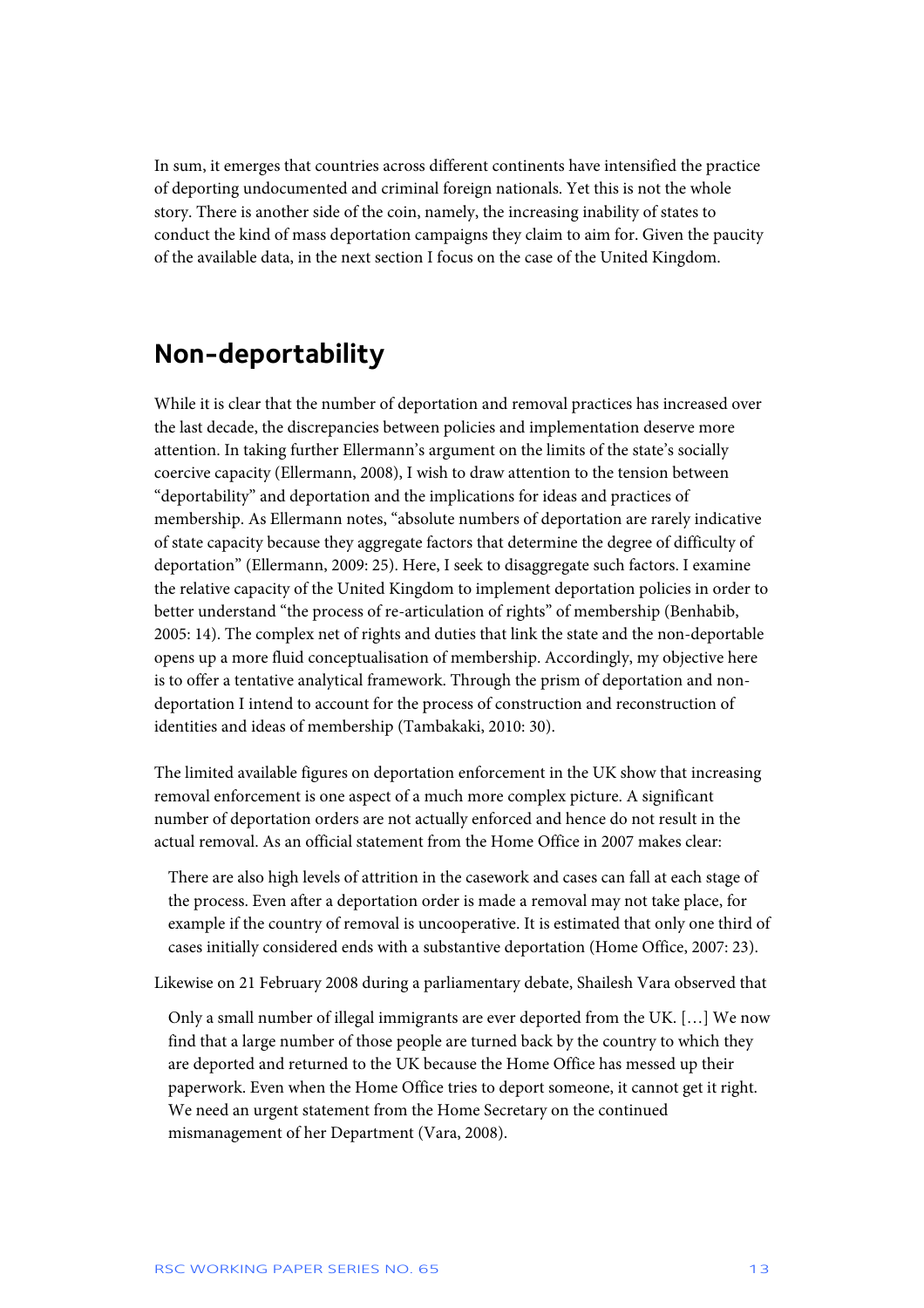The 2006 report by Amnesty International cited at the beginning of this paper documents "the many reasons why the return of rejected asylum seekers – whether voluntary or enforced – may be impeded" (Amnesty International 2006: 390). This issue was also at the centre of a major public debate in 2007 when it emerged that the Immigration and Nationality Directorate (IND) of the Home Office had failed to consider for deportation the cases of some foreign nationals convicted of serious crimes (Home Office, 2007). The central question here was that a category of foreign nationals was not considered for deportation in the first place.

On the basis of such statements it is possible to speculate that there is a critical gap between those liable to deportation, "deportable", and those actually deported. In order to examine the extent to which the first group does or does not correspond to the second, it would be useful to compare and contrast the number of deportation orders versus the number of enforcements, i.e. the deportable who are actually removed. A deportation order is enforced when the person to whom it relates is removed from the UK. Technically, then, the enforcement of deportation orders is a specific subset of overall removals which include also persons subject to administrative removal and removal due, for example, to irregular entry. In fact, the UK Border Agency removes people who enter, or attempt to enter, the UK illegally; overstay their period of legal right to remain in the UK; breach their conditions of leave; are subject to deportation action; and persons who have been refused asylum (Home Office, 2007). Therefore, the removal category is broader than the one of deportation enforcement measures. In order to probe the relation between deportability and deportation enforcement the following data can be taken into consideration: the number of foreign prisoners subject to deportation because of either their undocumented status or a criminal record, the number of foreigner nationals detained indefinitely if removal cannot be effected and the deportation orders actually enforced.

This exercise, however, is not problem-free. Since 2002 data on the number of deportation orders and more generally on persons against whom enforcement action has been initiated have not been made available (Home Office, 2008: 116). The quarterly statistics produced by the Home Office indicate the number of removals enforced as opposed to the number of deportation orders, and more generally the removal actions. The number of people liable to deportation but whom the state cannot remove is thus missing. This is also due to the fact that for many years it has been public policy that foreign prisoners convicted of serious offences should be considered for deportation "as a means of protecting the public from the risk of further offending" (Home Office, 2007: 2). This further expands the category of deportable and, from our point of view, exposes further limitations on the data. Indeed available figures on the number of foreign prisoners liable to deportation are also sketchy. For these reasons, I shall now provide a brief analysis of the data available so far with a view to understanding of the gap between deportability and actual deportation.

In 1998 deportation action was initiated for 4,580 people and 1,730 were actually deported. However in 1999 the ratio changes significantly, for 1,210 were deported out of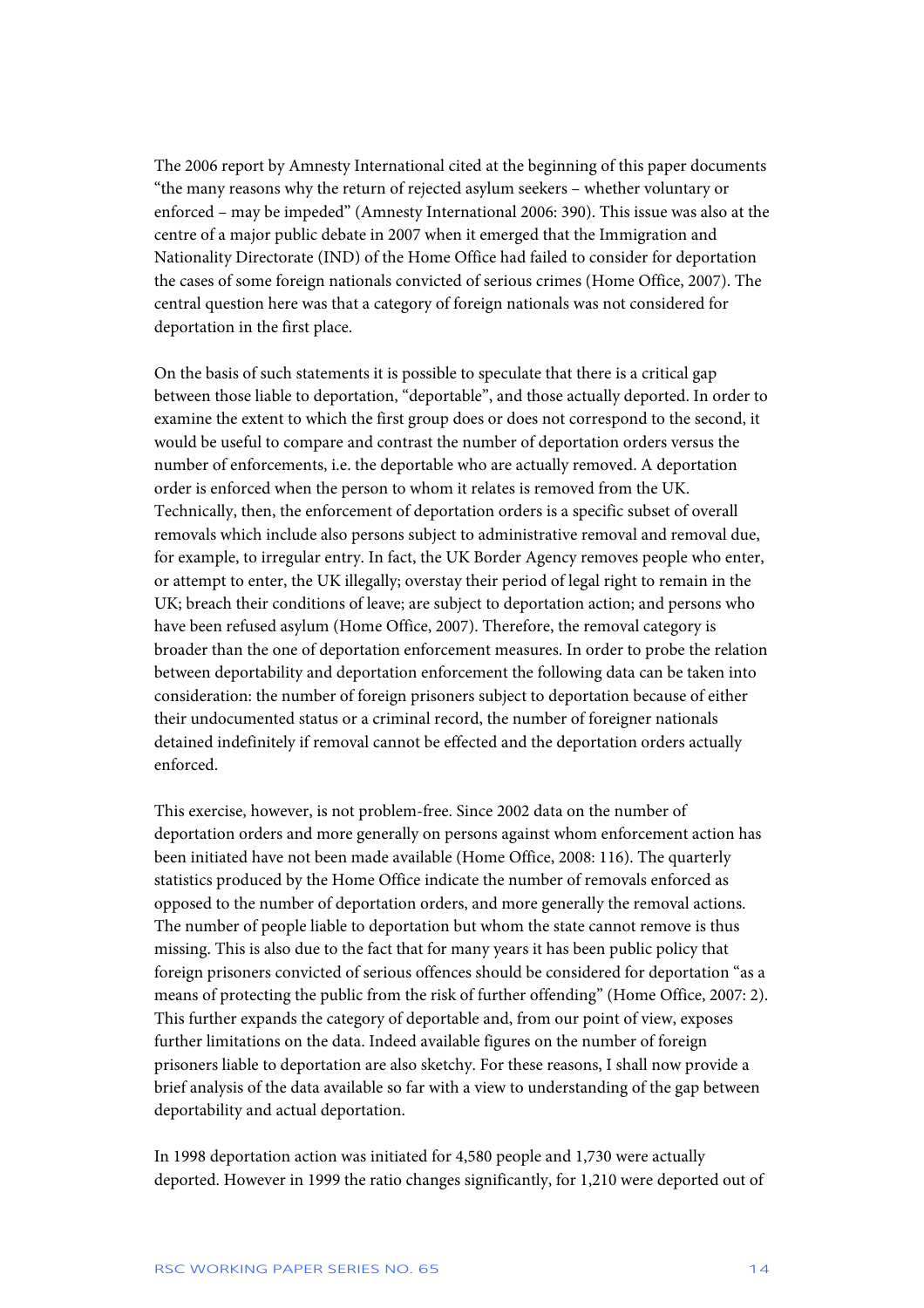1,785 deportation orders and in 2000, 1,280 versus 2,525 (Home Office, 2001). The overall figures on removal also display a significant gap between deportability and actual enforcement. In total, enforcement action was initiated for 21,080 people in 1998, 22,955 in 1999 and 50,580 in 2000. However the number of people leaving as a result of such action was 7,315 in 1998, 6,485 in 1999 and 8,370 in 2000 (Home Office, 2001).

The same issue applies to so called "failed asylum seekers". According to the above quoted report by the National Audit Office, between 1994 and May 2004, a maximum of 363,000 applications for asylum were unsuccessful. Yet over the same period the Home Office reported that it had removed 79,500 failed asylum applicants (Amnesty International, 2006: 7; National Audit Office, 2005: 1). In other words, there are reasons to believe that the current system leaves a number of people in an ambiguous legal status that defies clear-cut categorizations between citizens and non-citizens. The current concern placed by the UK government on meeting given deportation targets can be thus considered a response to this observed deficiency (UK Border Agency, 2009).<sup>5</sup>

The fact that deportation may not be such an efficient machinery as is often contended, raises two sets of questions. (1) What prevents states from fully realising their stated objectives on migration control and deportation enforcement? (2) How can membership or non-membership statuses of people who cannot be deported be conceptualised? To what extent are different types of deportable people associated with different degrees of desirability? What do gradients of desirability tell us about how membership is actualised? These two questions are interrelated in as much as the emerging membership statuses created by the state can be seen as a way in which the state responds to, and arguably evades, certain norms and established practices which characterise the liberal polity. These dynamics are insightful in as much as they help understand the manner in which membership is conceptualised and translated into everyday practice.

I address the first question by relying on the parliamentary discussions and official documents produced by the Home Office and identify four closely interrelated factors: (1) legal procedures and human rights considerations, (2) financial constraints, (3) domestic administrative procedures and (4) limited cooperation with receiving countries.

First, legal procedures on migration can often be unclear, and ad hoc interpretation may slow down, if not prevent, their implementation. The UK operates a complex system of national migration laws, policies, regulations and guidelines. It has long been argued that the immigration rules, which form the substance of UK immigration law, allow considerable scope for individual judgement (Clayton, 2006: 29). Deportation is a case in point. While the government has the authority to return persons without the legal right to enter or stay in the UK, "the constantly changing laws and regulations lead to much confusion and lack of accountability" (Edwards, 2009: 3). As Clayton documents, more often than not the decision to deport is an exercise of personal judgment as to whether the

<sup>5</sup> This is in line with Ellerman's findings on the implementation failure in deportation policies in Germany and the United States (Ellerman, 2009).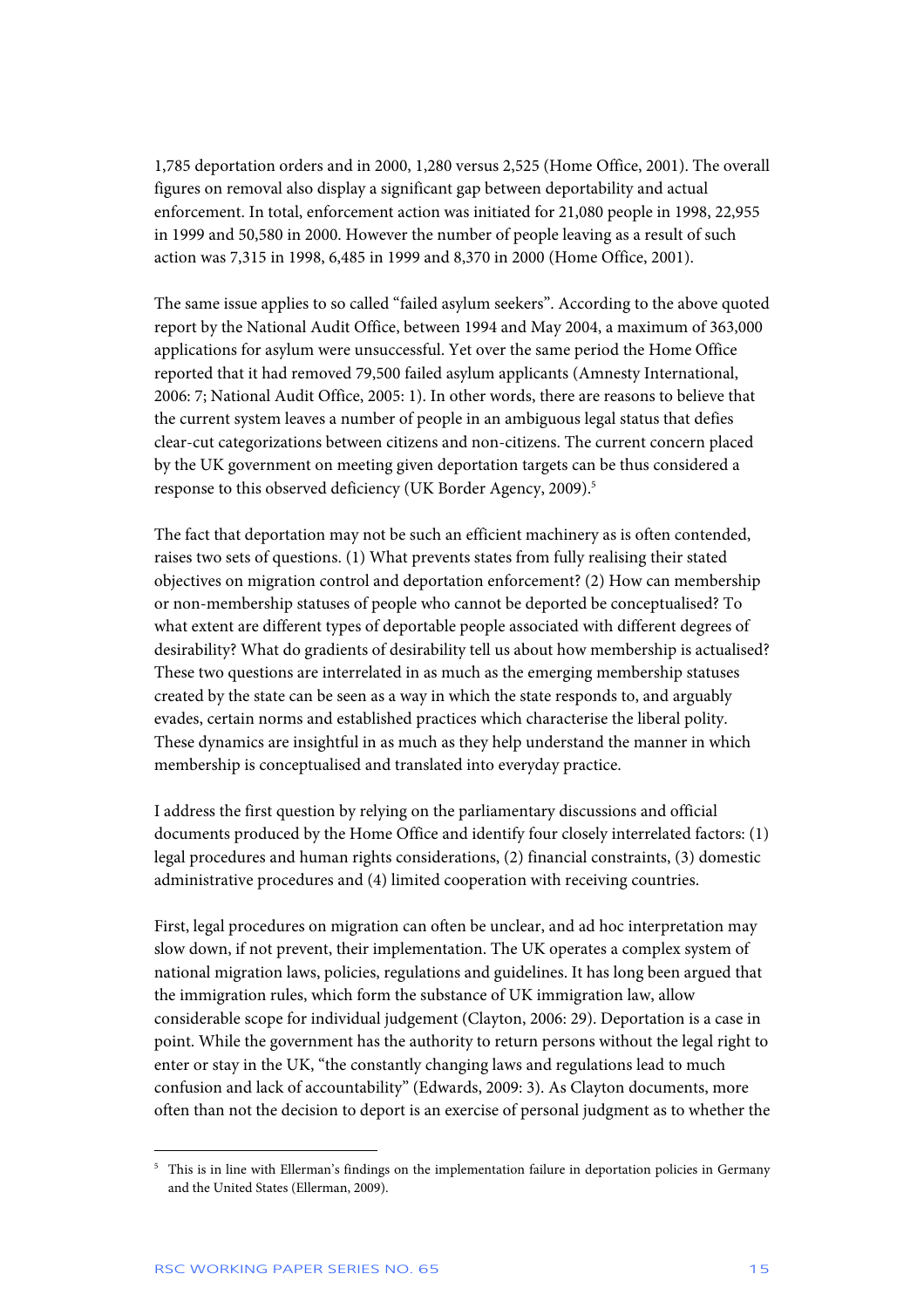specified criteria are met (Clayton, 2006: 29). A recent report on the "Rights of immigrants in voluntary and involuntary return procedures in national law" notes that this situation coupled with the fact that the UK has not opted-in to the EU Returns Directive has made it more "difficult to facilitate swiftly the return for irregular immigrants" (Edwards, 2009: 3). The limits imposed by international human rights and refugee law and Community obligations and the overlapping standards related to human rights which are regulated mainly by secondary legislation such as guidelines and policy directives, give rise to a number of challenges. One of the most relevant for our initial purposes concerns "the curious legal limbo" (Edwards, 2009: 17) applying to individuals either subject to a deportation order or liable to detention linked to their deportation. Edwards offers an additional insight:

Persons who cannot be removed but who are not detained are left in legal limbo, with only the status of temporary admission with very few correlative rights attached. The issue of destitution for these persons has been widely studied. Individual assessments are required for the return of unaccompanied children, however, policy guidance does not mention leading international safeguards on this (Edwards, 2009: 4).

Legal constraints are part and parcel of evolving human rights norms. In the case of deportation, the Home Office is expected to consider the European Convention on Human Rights (ECHR) at all stages of the deportation process. Guidance on human rights issues relating to foreign national criminals is given in Home Office instructions to caseworkers. One of the relevant provisions is Article 3 ECHR, on freedom from torture. Indeed removal from the UK may in some circumstances be challenged when the anticipated treatment in the receiving state would breach the ECHR. Furthermore, anyone who has a spouse and/or child who is settled in the UK could argue that removing them from the UK is a breach of their rights under Article 8 ECHR (respect for private and family life) because of their need to be together with family members or because of other connections they have developed with the UK (Library House of Commons, 2007). As a matter of fact, in the case of failed asylum seekers, the majority of the non-deportable are from countries which they cannot be returned to, such as Iraq, Iran, Zimbabwe and Eritrea (Asylum Support Partnership, 2009).

Second, according to the Home Office, financial issues were among the primary motives behind the deportation crisis in 2007 (Home Office, 2007). The failure to deport a large category of deportable foreign prisoners was attributed to the financial crisis early in 2003 and in particular to the recruitment and budgetary freeze in 2003 and 2004 (Home Office, 2007). The latter prevented extra resources from being devoted to Criminal Casework Teams. According to the same source, when new resources became available in April 2004 they were not enough to keep pace with the rapidly growing caseload. The caseload was further increased in June 2004 by the early removal scheme for foreign prisoners, which was aimed at reducing prison overcrowding; and again in October 2005 in order to reduce the prison population. Although additional temporary staff were provided for the early removals casework, the underlying growth remained under-resourced (Home Office, 2007: 2).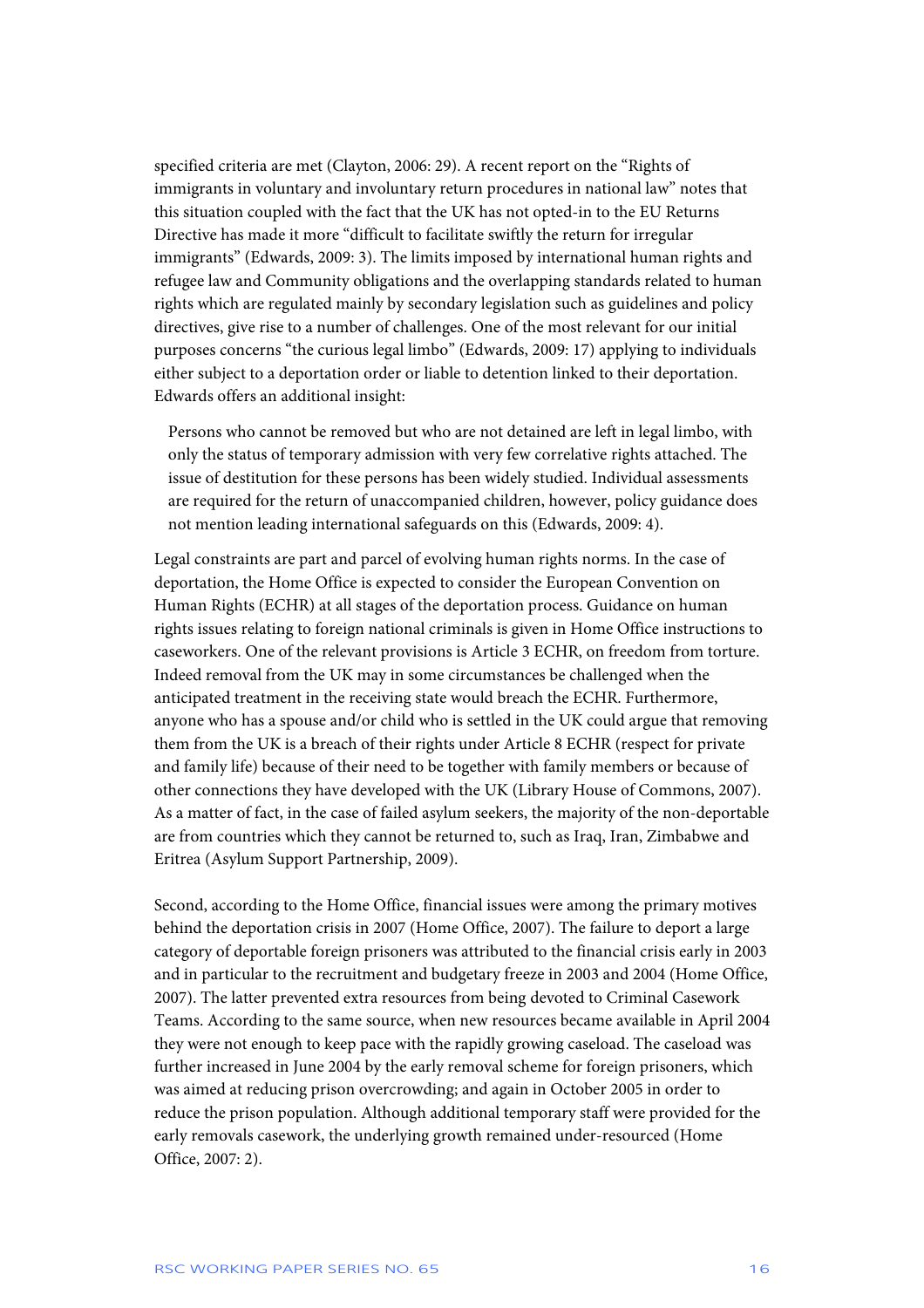The inability to maintain satisfactory deportation levels, and the cost to taxpayers, are also repeatedly mentioned during parliamentary debates. For example in 2004, Lord Avebury declared:

Outside the walls [*sic*], our aim should be to reduce the number of people who are sent to prison by the courts with recommendations for deportation, to be kept inside at the taxpayers' expense for a few months or years when, after that, we will never see them again (Hansard, 24 May 2004).

In the same vein, on May 2008, Theresa May lamented the fact that:

The Government have gone from the sublime to the ridiculous: making up court sentences, telling migrants to deport themselves, and showing disdain for the tax burden that they have inflicted on the public. It is little wonder that people now say that it is time for a change (Hansard, 13 March 2008).

Therefore, financial constraints partially explain the delays in, if not impossibility of, enforcing deportation and the increase in the detainee population.<sup>6</sup> However, nondeportability due to financial constraints is different from "permanent" non-deportability arising, for example, from human rights considerations. In order to understand and explain this tension I will later return to the examination of varying degrees of desirability.

Financial issues are related to administrative hurdles which Ellermann links to the relative "infrastructural capacity" of the state (Ellermann, 2009: 14). The point here is straightforward. Administrative and legal procedures often result in lengthy delays and "destitution". The latter is defined as a condition whereby an individual either does not have adequate accommodation or any means of obtaining it or has adequate accommodation or the means of obtaining it, but cannot meet his other essential living needs (Asylum Support Partnership, 2009). For example, the Home Office acknowledges that in 2007:

there were ambiguous lines of accountability between the Directors and the Senior Director, and a long chain of responsibility to the staff dealing with deportation cases. This meant that the nature of the work was not fully understood at more senior levels. CCT [Criminal Casework Team] was showing apparently good performance results, and senior staff, who had other priorities to pursue in their large commands, did not look behind the figures (Home Office, 2007: 3).

<sup>6</sup> A similar argument applies to the case of the US. According to a recent study by the Center for American Progress the total cost of deporting all undocumented migrants would amount to the "prohibitive" cost of \$285 billion (in 2008 dollars) over five years (Center for American Progress, 2010: 3). As the report observes, this "would require an unprecedented deployment of resources, and the problems currently plaguing our detention system and immigration courts would be exacerbated in the extreme" (Center for American Progress, 2010: 18).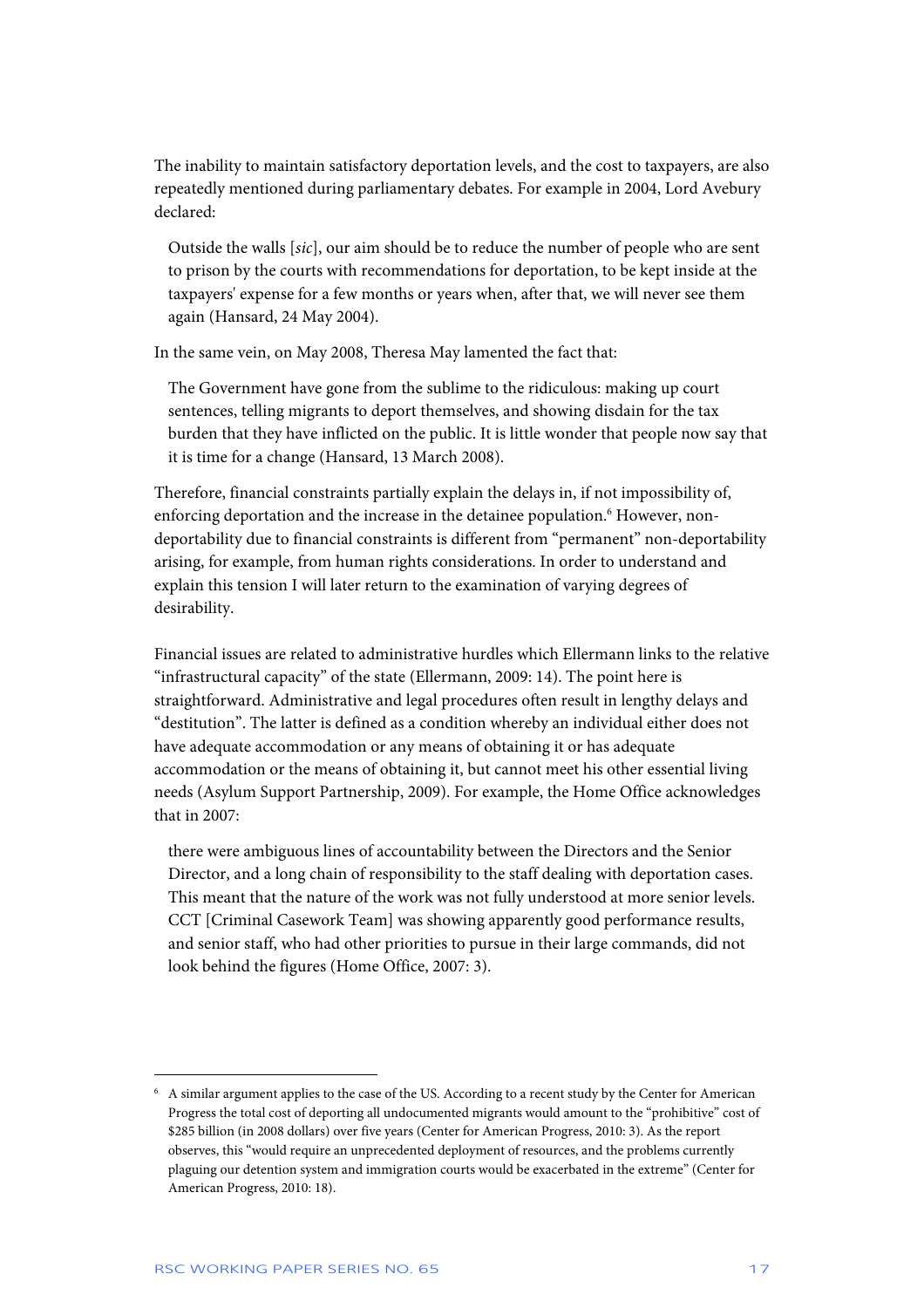The report by the National Audit Office also identifies the following "significant practical challenges in effecting the removal of failed applicants:"

- The application, support and enforcement processes have operated as largely separate systems, leading to poor communication and co-ordination within the [Home Office's Immigration and Nationality] Directorate, thereby reducing the prospect of quick removal of newly failed applicants;
- Bottlenecks in the removal process have limited the Directorate's removal capacity. The recent expansion in the number of detention places and work to improve the administration of requests for emergency travel documents will help;
- the Directorate has lacked adequate management information leading to insufficient control over how resources are deployed against its various objectives, although it is now collecting information on the operations its staff undertake; and
- Insufficient effort has been made by the Directorate to promote the option of assisted voluntary return amongst applicants, but it is working to improve communications about voluntary return. (National Audit Office, 2005: 2)

Administrative obstacles may also involve lack of travel documents. This could often lead to a form of permanent detention for de facto stateless detainees with pending deportation orders.

Fourth, failure to enforce deportation stems also from difficulties in establishing successful cooperation, such as readmission agreements, with third countries (Cassarino, 2008). Even after the successful negotiation of bilateral agreements non-compliance can remain a significant problem (Ellermann, 2008). Attempts by European countries to deport either irregular migrants or "failed" asylum seekers have regularly been frustrated by the refusal of foreign governments to issue the necessary repatriation documents (Ellermann, 2008). One clear example is represented by China that has often not accepted the return of its country nationals from either the UK or the US (Hansard, 29 April 2004; Sutherland, 2009).

In sum, a combination of different factors has led to the partial failure of the UK to enforce deportation and has triggered a creative response on its side. Far from engaging in either a defence or critique of liberal democracy, the point here is to examine the overlapping and continuous tensions at two different levels. At the level of state practices, deepening liberal norms account for some of the obstacles that limit the state's action as well as for its attempts at evading them. At the level of ideas of membership, the inability to deport results from, and culminates in, the creation of a variety of statuses of noncitizens who are nevertheless still considered to be more or less worthy of membership from the perspectives of the state and local groups.

I am now in a position to address our second set of questions on the implications for our understanding of shifting degrees of membership and the role of the state. On the one hand it can be argued that non-deportable status is a glaring example of radical exclusion. In simple terms, as a manifestation of non-citizenship, non-deportability is best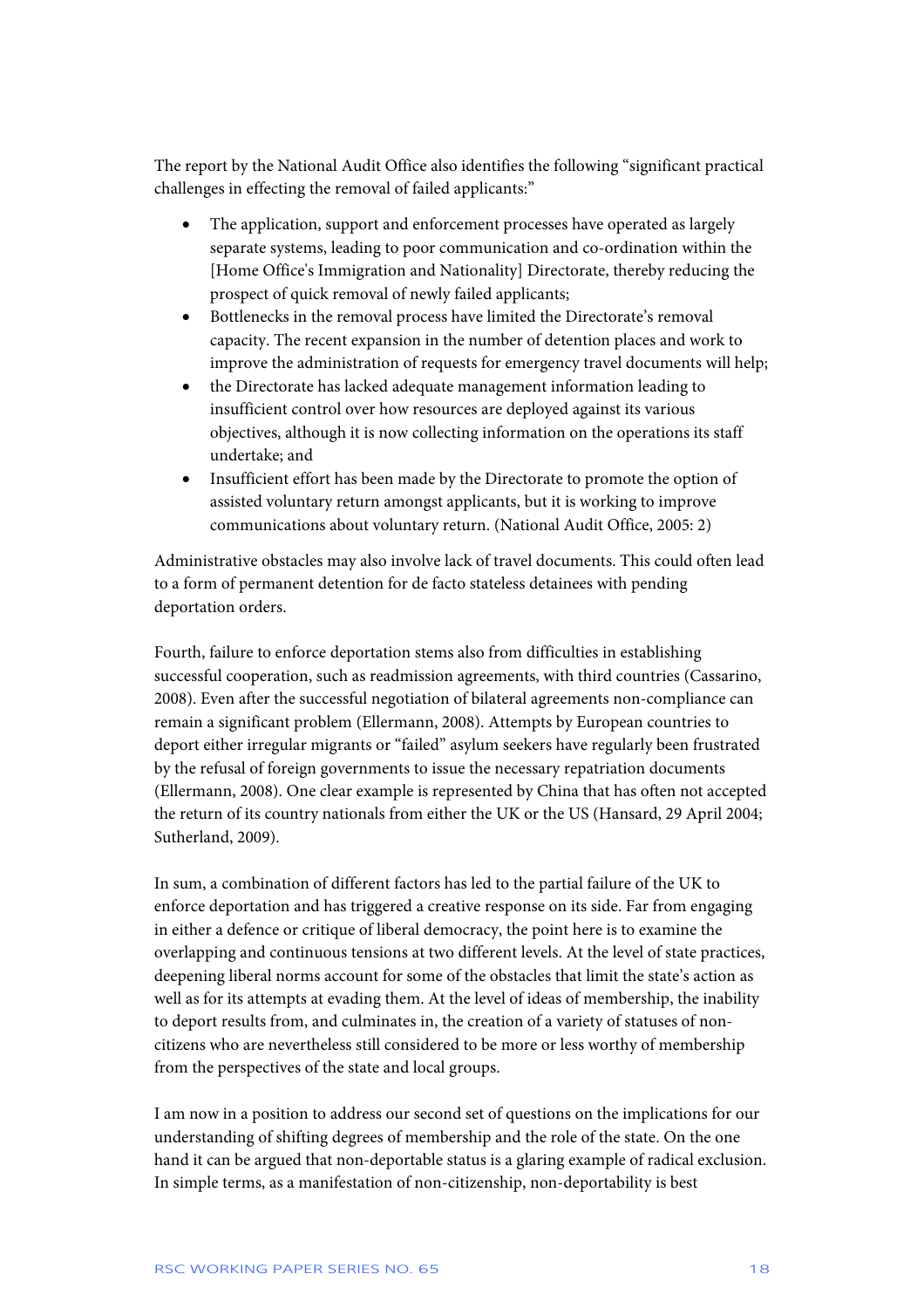characterised by restrictions on liberty within the state. The restrictions on liberty within the state for non-citizens, upholds the view of citizenship as closure. The stripping from such individuals of basic rights and access to essential services can be in itself considered not only a human rights infringement but a deliberate act of exclusion from society. The direct corollary of this argument is that by creating a category of "non-deportable", the state actually sets the preconditions for forcing them out of the polity and, eventually, for them leaving the country. Not surprisingly the resulting legal limbo and automatic denial of the benefits of membership represents a critical political issue which has been condemned by numerous advocacy groups. The critical point lies in the values called for by advocacy groups, according to which non-deportable people should be entitled to some, if not all, the benefits of membership. This reflection comes as part of my wider concern for the ideas and practices of membership. It implicates us in discussions about evolving norms and typologies of membership from the perspectives of both citizens and the state alike.

On the other hand, the very fact that individuals are prevented from being deported may be evidence of a bond between the state and the non-citizen. In not fully exploiting its monopoly of power and, hence, not getting rid of potentially unwanted individuals, the state manifests an important connection which links it to individuals who are formally non-members. This takes the form of specific rights – such as against torture and statelessness - that states uphold in the very moment an individual "becomes" nondeportable. While generally considered to be antithetical to any form of right, the institution of non-deportability testifies to the recognition by the state of, and duty to abide by, the right of an individual not to be returned. In other words, what is normally associated with exclusion from society and economic and political destitution, is also the site of certain, yet limited, rights.

Moreover, the fact that the non-deportable are still within the territory of the state implies that they remain part of a loosely conceived polity. In virtue of such polity they are often, although not systematically, the object of intense mobilisation by anti-deportation campaigns which make the case for their deservingness. Communal ties and above all their contributions to society are often called upon in order to reverse the decision to enforce their deportation. In fact, the standard position of advocacy groups and antideportation campaigns is that non-citizens still deserve to be included and obtain some sort of recognition on the basis of their contribution to society. Apart from criminals and terrorist suspects, there is a sense, then, that non-citizens are still part of the polity.<sup>7</sup>

At its most basic, non-deportation can be understood and explained in the light of a system of norms and procedures, which, if weak and confusing, prevents individuals from either leaving the host country or benefitting from full membership. Hence, this is the central argument of this paper: non-deportation, in all its brutality, may ironically be

<sup>7</sup> This draws our attention to the meaning of "good citizen" as formulated and presented by campaigns against and in favour of deportation. Paradoxically, their accounts of deservedness are not so far from each other (Nyers, 2003).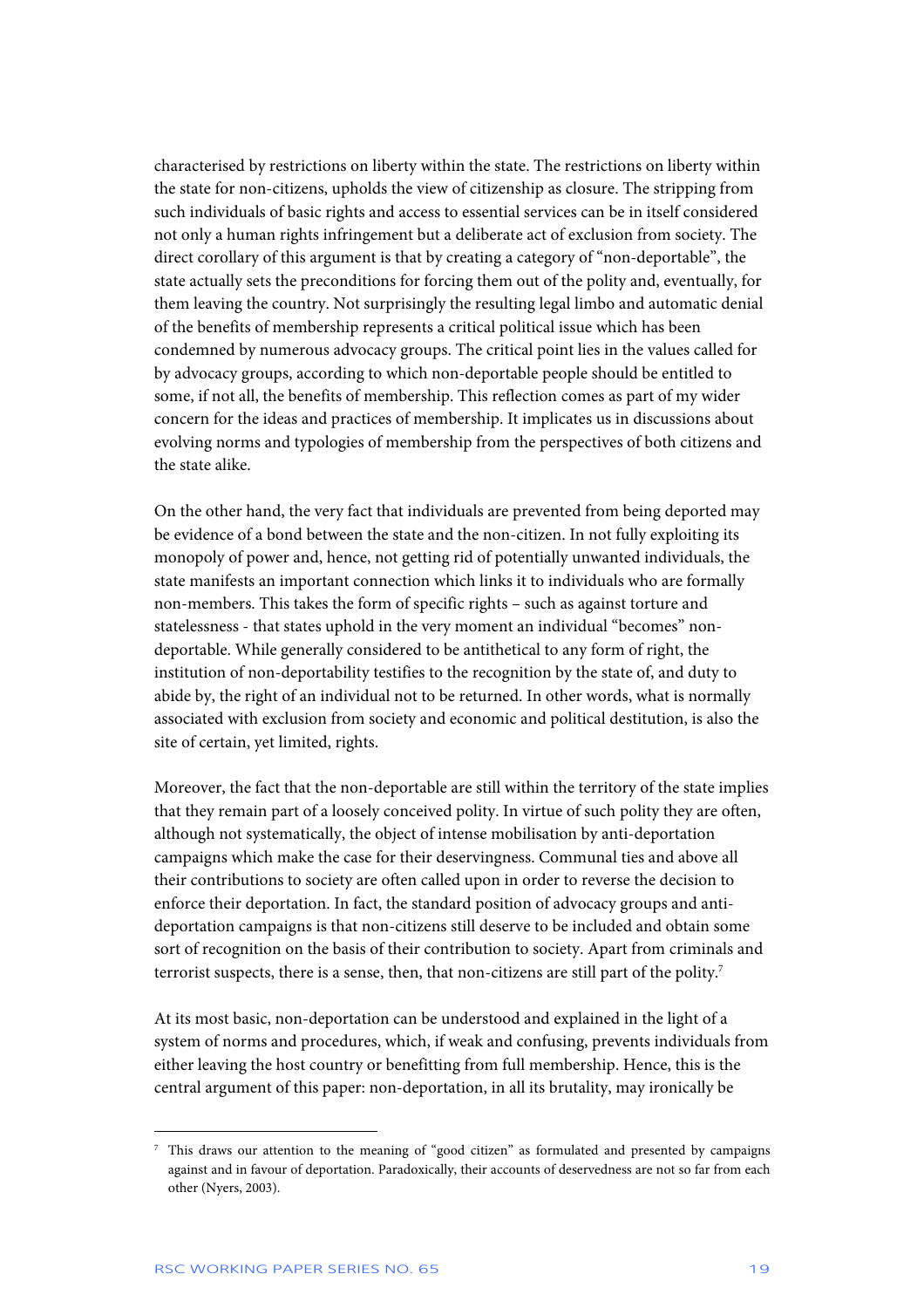considered a symptom of the conflicting trends in the process of liberal norms taking new forms and relations of membership being reconfigured. We are thus exposed to another dimension of what Mouffe would call the "democratic paradox" (Mouffe, 2000). Recasting our understanding of non-deportation in this way forces us to broaden the categories of citizenship as presented in the first section. In recognising these limits, the more encompassing notion of membership may then better fit in my overall argument. In this context Connolly's insight on the "uncertainty, diversities, heterogeneities and paradoxes" in today's society which participate in the construction and reconstruction of identities and notions of membership is useful (Connolly, 1995: 154). It provides us with cues as to how to conceptualise the state's inability to deport and prospects of conflicting ways of being a member of a political community. We then return full circle to my initial concern with the practical and ideational controversy surrounding the distinction between legal and illegal individuals (Anderson and Rogaly, 2009).

The question lingering has to do with explaining and understanding varying formal and informal statuses of membership in relation to norms and practices defining state capacity. To do so, I attempt to visualise said dynamics around a hypothetical spectrum of desirability. By reflecting upon relative "desirability" of foreign nationals we may then be able to understand where values that determine current understanding of membership lie. Desirability may be analysed from the perspectives of the state or other social actors in the host country such as advocacy groups and the private sector. The proposed framework – illustrated in chart 4 – features at one extreme deportation enforcement. This condition combines two conditions: the foreign national being undesirable and the state being able to enforce deportation. At the other end, permanent destitution captures situations of similar undesirability. In this case however, the state is unable to return the individual to his/her country of origin. The third extreme refers to full desirability and entitlement to membership benefits.



Chart 4 – Understanding and explaining membership and non-deportation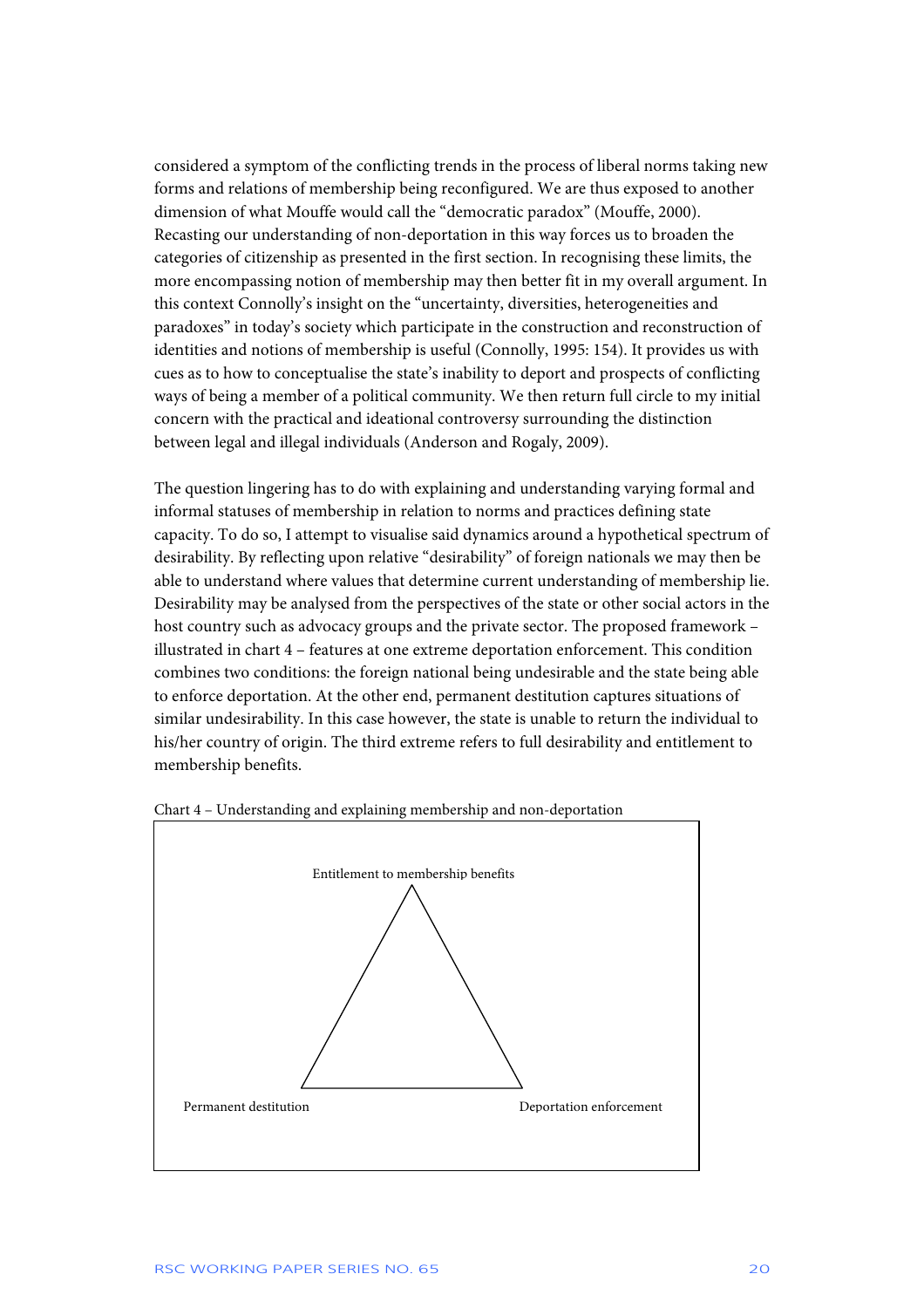What interest us most are the uncertain and multifaceted statuses located in between the three vertices of the triangle. In a formal sense, only those towards the upper end of the triangle can be considered members of a political community. Yet, in this paper I argued that non-citizens located at any other point between permanent destitution and deportation enforcement are also members of the community in another guise. This proposition is based on the appreciation of the ties - embodied in limited reciprocal rights and responsibilities- that connect non-deportable individuals, the state and the broader community in the host country. Let us be clear: these rights and responsibilities are not problem-free. They raise profound moral and practical questions about the power of the liberal state vs. individual agency and vice-versa. Yet the point here is that, from an analytical perspective, the two overlapping notions of deportability and non-deportability relate to an indefinite possibility "space" which has much to say about states' constraints and binding obligations with regard to foreign nationals, whether or not fully members of the host state. In turn they allow us to go beyond supposedly incompatible understandings and practices of citizenship – as presented in the first section - and consider shifting relations between gradients of non-membership and the state. They manifest evolving values and perceptions and, in a slightly post-modern fashion, the nonboundaries of membership.

### **Conclusion**

This paper sought to explore the meaning and actuality of membership in relation to the growing reliance of states on the power to deport as a way to manage migration. The argument unfolded in three sections. First I summarised the relevant academic literature on citizenship and distinguished two main conflicting views. According to one school of thought, citizenship entails by definition boundaries between communities. In simplistic terms, the prevailing approach to deportation both in the academic and advocacy literature can be located in this first camp. Conversely, drawing from philosophical communitarianism, the second tradition sees universal citizenship as the way in which particularity and territory can be overcome for the sake of the greater good. Insights from both of these paradigms provided the necessary analytical basis for the empirical sections centred on the so-called deportation turn and non-deportation. The first term refers to the fact that especially since 9/11 more and more countries have resorted to deportation as a way to deal with unwanted foreign nationals. In fact in the second section I presented statistics showing how the number of people deported from the UK, USA and South Africa has increased sharply. Importantly, statistics are only one of the many faces of the deportation turn. The public discourse of politicians emphasising the security dimension of "migration management" and evoking societal fears are another – much debated – aspect. Against this background, in the third section I sought to problematise the concept by considering the failure of states to remove deportable individuals. By elaborating on non-deportation we are led to consider evolving categories of non-membership and what defines the threshold for inclusion and exclusion, as imagined and actualised by different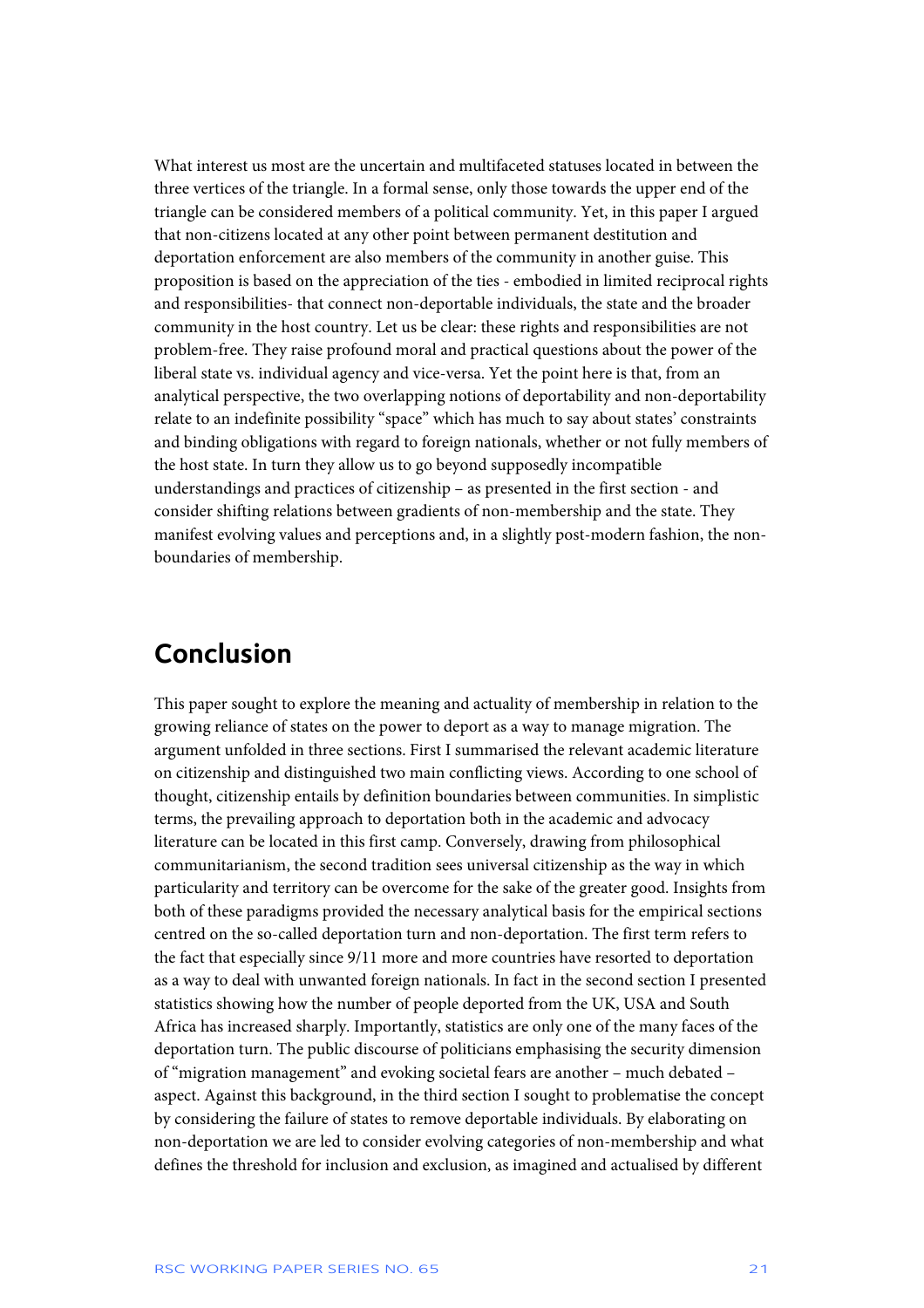actors. This threshold is inherently in transition. Having documented the many forms of non-deportation and the reasons behind states' inability to enforce deportation orders, I sought to trace and account for this transition. I argued that the apparent disconnect between the actuality and possibility of deportation and the resulting multitude of ambiguous statuses are consequential upon shifting norms of democratic order and states' attempts at evading them. The somewhat paradoxical conclusion is that the existence of non-deportation is partially linked to the constitutive nature of the liberal democratic order. By participating in public exchanges, different actors are given the opportunity to both construct their basic rights as well as respond creatively to the constraints upon them. In the process the scope of inclusion and exclusion and related rules and procedures are being questioned and re-negotiated (Tambakaki, 2010:28). Within the remit of our discussion on non-deportability, I proposed an analytical framework that may be applied to future research on deportation and citizenship. Overall, the highly sensitive nature of the debate on migration control and deportation has often generated polarising views. Although scholars' and practitioners' increasing attention to deportation is a welcome development, more rigorous analysis on related trends taking place more at the margins –such as non-deportation– may also be revealing.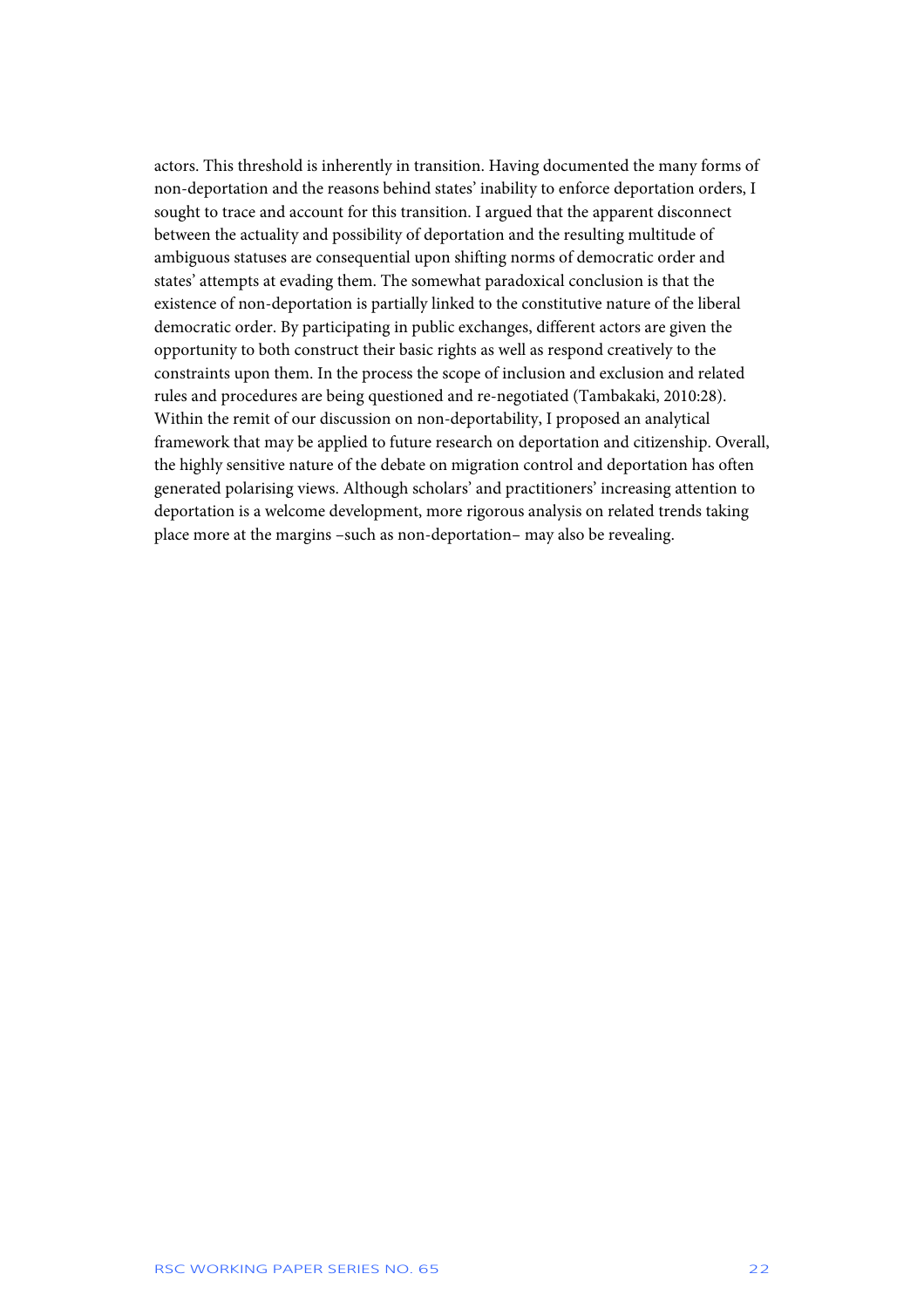# **Bibliography**

Amnesty International (2006), *Down and out in London - The road to destitution for rejected asylum seekers*, Available online at: http://www.amnesty.org.uk/uploads/documents/doc\_17382.pdf [Accessed on 29.03.2010]

Anderson, B., (2008) Illegal immigrant: victim or villain. *COMPAS Conference* Oxford, United Kingdom

Anderson, B., Rogaly, B., (2009), *Forced labour and migration to the UK*, Study prepared by COMPAS in collaboration with the Trades Union Congress, Available online at: http://ituc-csi.org/IMG/pdf/Forced\_labour\_in\_UK\_12-2009.pdf [Accessed on 01.04.2010]

Asylum Support Partnership, (2009), *The second destitution tally - An indication of the extent of destitution among asylum seekers, refused asylum seekers and refugees,* Available online at:

http://www.refugeecouncil.org.uk/Resources/Refugee%20Council/downloads/policy\_resp onses/Second\_Destitution\_Tally.pdf [Accessed on 31.03.2010]

Baubock, R., (1997), "Citizenship and national identity in the European Union", in *Harvard Jean Monnet Working Paper*, No. 4/97 Cambridge, Massachusetts: Harvard law School

Benhabib, S., (2005), "Borders, boundaries and citizenship" in Political Science and Politics, Vol. 34, No. 4, pp. 673-677

Benhabib, S., (1999), "Citizens, residents, and aliens in a changing world: political membership in the global era" in *Social Research,* 66(3), 709-44

Bloch, A., Schuster, L., (2005), "At the extremes of exclusion: deportation, detention and dispersal" in *Ethnic and Racial Studies,* Vol. 28, No. 3, pp. 491-512

Bonner, D., (2007) *Executives measures, terrorism and national security: have the rules of the game changed?* Aldershot: Ashgate Publishing

Bosworth, M., (2008), "Border control and the limits of the sovereign state" in *Social Legal Studies,* 17(2), 199-215

Brubaker, R., (1992), *Citizenship and nationhood in France and Germany*, Cambridge, Mass; London, Harvard University Press.

Cassarino, J. P., (2008), *Empowered Maghreb countries' responsiveness to the cooperation on readmission with EU member states,* Paper presented at the Ninth Mediterranean Research Meeting in Montecatini Terme, 12-15 March 2008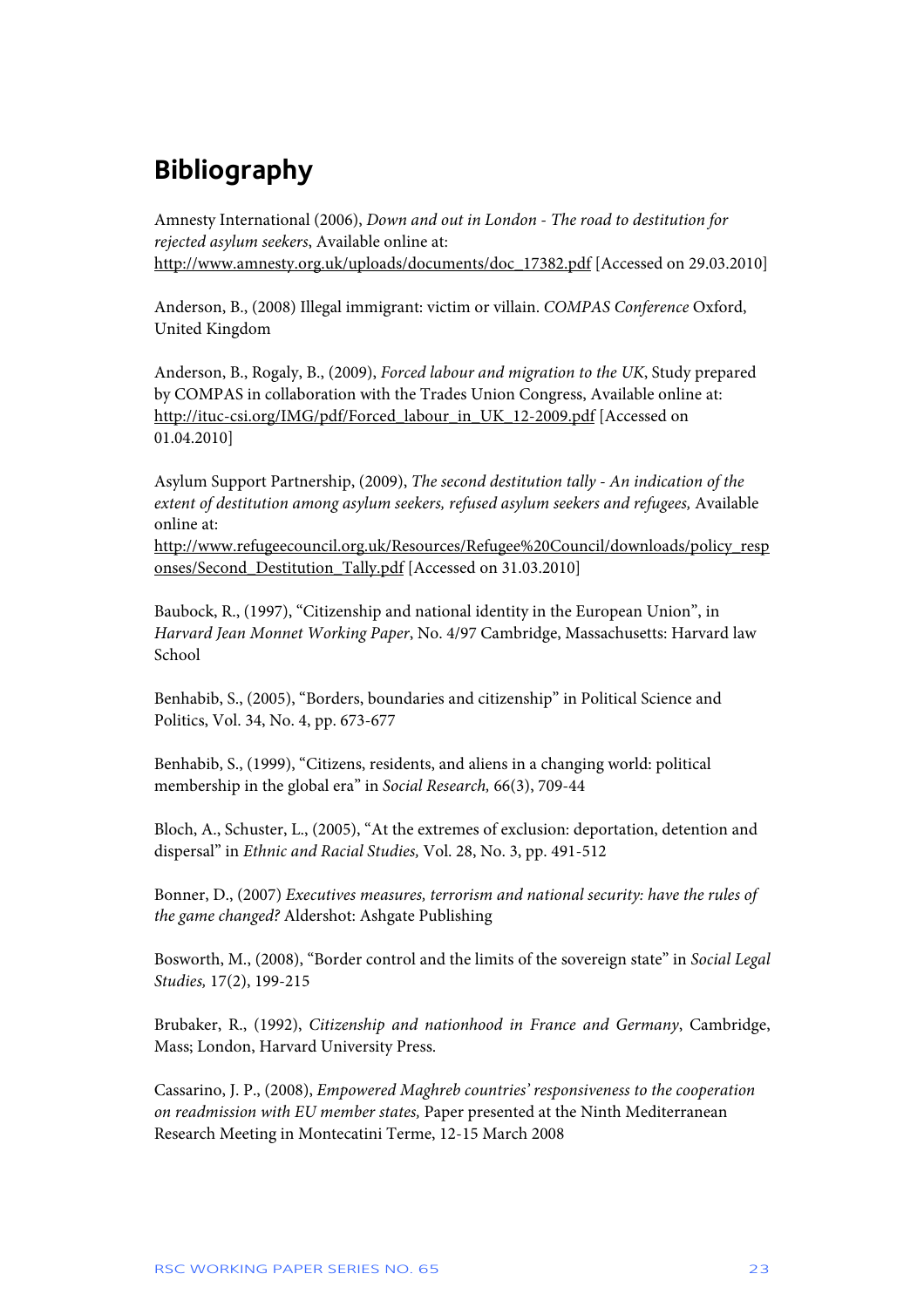Castecker, F., (1998), "The changing modalities of regulation in international migration within Continental Europe 1870-1940" in Bocker, A., Groenendijk, K., Havinga T., and P. Minderhoud, *Regulation of Migration: Internation Experiences*. Amsterdam, Het Spinhuis

Center for American Progress, (2010), *The costs of mass deportation, impractical, expensive, and ineffective*, Available online at: http://www.americanprogress.org/issues/2010/03/pdf/cost\_of\_deportation.pdf [Accessed on 29.03.2010]

Cesarani, D., Fulbrook, M., (1996), *Citizenship, nationality and migration in Europe*, London, Routledge

Clayton, G., (2006), *Textbook on immigration and asylum law,* Oxford, Oxford University Press

Connolly, W. E., (1995), *The ethos of pluralisation*, Minneapolis: University of Minnesota Press

De Genova, N., Peutz, N., (2010), *The deportation regime: sovereignty, space, and the freedom of movement*, Duke University Press

Department of Home Affairs, (2008) *Annual report, building the new Home Affairs 2007/2008*. Home Affairs South Africa

Department of Home Affairs, (2007), *Annual report 2006-2007* Home Affairs South Africa

Department of Home Affairs, (2006), *Annual report 2004-2005* Home Affairs South Africa

Department of Home Affairs, (2005), *Annual report 2003-2004* Home Affairs South Africa

Department of Home Affairs, (2003), *Annual report 2001-2002* Home Affairs South Africa

Department of Homeland Security (2009), *Immigration enforcement actions: 2008,*  Available online at:

http://www.dhs.gov/xlibrary/assets/statistics/publications/enforcement\_ar\_08.pdf [Accessed on 15.05.2010]

Department of Homeland Security (2008), *Annual report immigration enforcement actions: 2007,* H. S. U. States, Available online at:

http://www.dhs.gov/xlibrary/assets/statistics/publications/enforcement\_ar\_07.pdf [Accessed on 30.03.2010]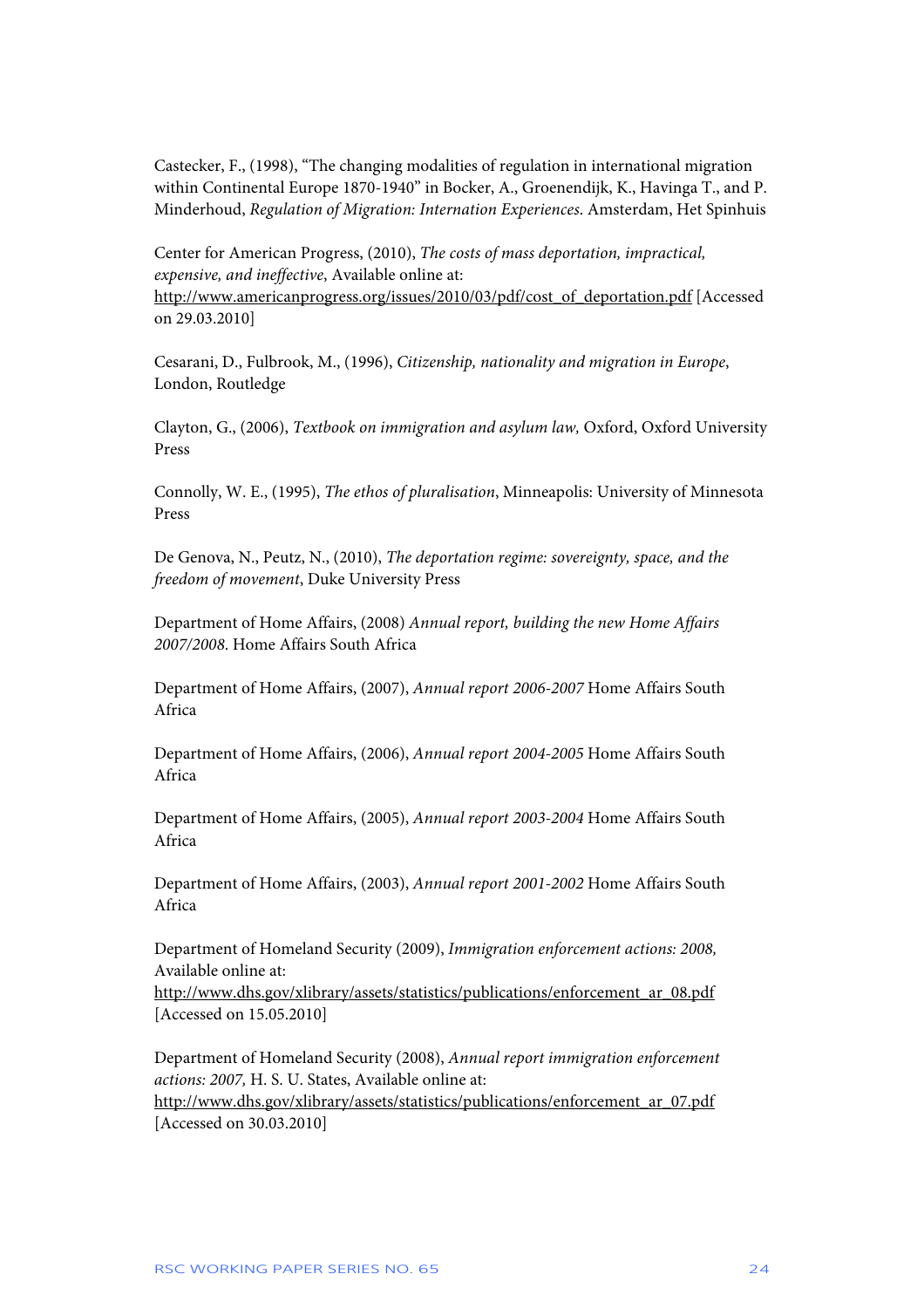Edwards, A., (2009), *Rights of immigrants in voluntary and involuntary return procedures in national law,* Thematic Legal Study on rights of irregular immigrants in voluntary and involuntary return procedures, Nottingham, United Kingdom, June 2009

Ellermann, A., (2009), *States against migrants: deportation in Germany and the United States*. Cambridge; New York, Cambridge University Press

Ellermann, A., (2008), "The limits of unilateral migration control: deportation and interstate cooperation" in *Government and Opposition,* Vol. 43, No. 2, pp.168-189

Fekete, L., (2005), "The deportation machine: Europe, asylum and human rights" in *Race and Class,* Vol. 47, No. 1, pp. 64-91.

Frazer, E., (1999), *The problems of communitarian politics: unity and conflict*, Oxford, Oxford University Press

Freeden, M., (2003), "Civil society and the good citizen: competing conceptions of citizenship in twentieth-century Britain" in J. Harris (ed) *Civil society in British history: ideas, identities, institutions.* Oxford: Oxford University Press, pp. 275-92

Gibney, M., (2008), "Asylum and the expansion of deportation in the United Kingdom" in *Government and Opposition,* Vol. 43, No. 2, pp. 139-143

Gibney, M., and Hansen, R., (2003), *Deportation and the liberal state: the forcible return of asylum seekers and unlawful migrants in Canada, Germany and the United Kingdom ,*  Geneva, UNHCR

Goodwin-Gill, G., (1975), "The limits of power of expulsion in public international law" in *British Year Book of International Law 1974 -1975,* Oxford, Clarendon Press

Gordon, P., (1984), *Deportations and removals*, Oxford, Oxford University Press

Gray, B., (2009), *Exile, ostracism and disenfranchisement in ancient Greek city-states as forerunners of modern deportation: expulsion as a factor in the creation, reinforcement and undermining of political community,* Paper presented at the International Conference on Deportation and the Development of Citizenship on 11-12 December at the University of Oxford

Hansard Publications and Records, (10 Feb 2009), *Deportation: offenders*, *column 1828W,*  Available online at: http://www.parliament.the-stationeryoffice.co.uk/pa/cm200809/cmhansrd/cm090210/text/90210w0010.htm [Accessed on 31.03.2010]

Hansard Publications and Records, (29 October 2008), *Deportation offenders*, *column 1082W*, Available online at:

http://www.publications.parliament.uk/pa/cm200708/cmhansrd/cm081029/text/81029w0 016.htm#08102962000024 [Accessed on 31.03.2010]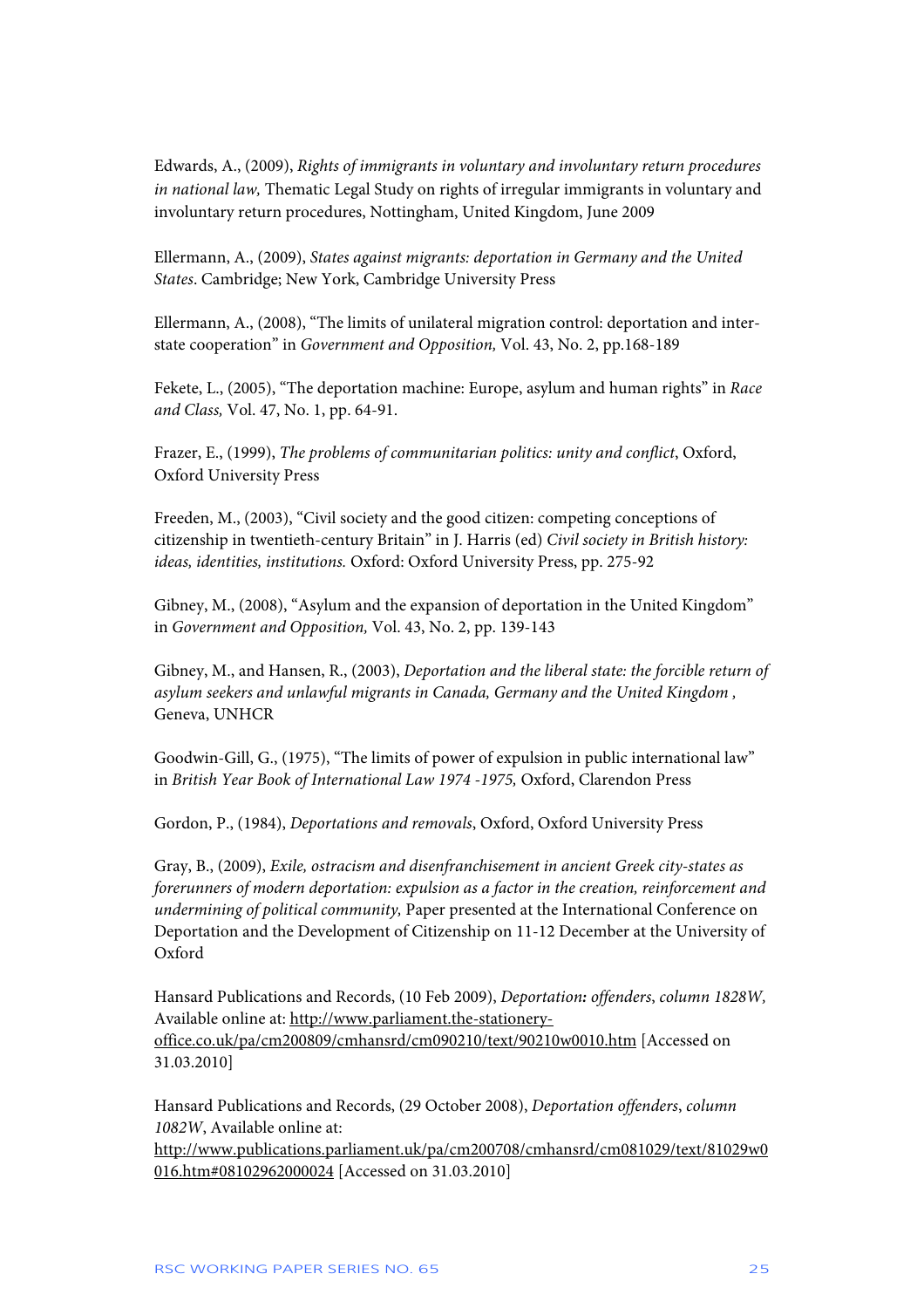Hansard Publications and Records, (30 April 2008), Available online at: http://www.publications.parliament.uk/pa/ld200708/ldhansrd/text/80430- 0008.htm#080430110000729 [Accessed on 31.03.2010]

Hansard Publications and Records, (13 Mar 2008), Column 412, Available online at: http://www.publications.parliament.uk/pa/cm200708/cmhansrd/cm080313/debtext/8031 3-0004.htm [Accessed on 31.03.2010]

Hansard Publication and Records, (5 July 2005) Column 191, *Orders of the day, Immigration, Asylum and Nationality Bill,* Available online at: http://www.publications.parliament.uk/pa/cm200506/cmhansrd/vo050705/debtext/50705 -11.htm#50705-11\_head1 [Accessed on 31.03.2010]

Hansard Publications and Records, (29 April 2004*), Column 1301W, illegal immigrants,*  Available online at: http://www.publications.parliament.uk/pa/cm200304/cmhansrd/vo040429/text/40429w3 3.htm#40429w33.html\_sbhd5 [Accessed on 31.03.2010]

Hansard Publications and Records, (24 May 2004), Column 1132, Available online at: http://www.publications.parliament.uk/pa/ld200304/ldhansrd/vo040524/text/40524- 23.htm#40524-23\_spnew1 [Accessed on 31.03.2010]

Hedman, E.-L., (2008), "Refuge, governmentality and citizenship: capturing 'illegal migrants' in Malaysia and Thailand" in *Government and Opposition,* 43(2), 358-83

Hindess, B., (2000), "Citizenship in the international management of populations" in *American Behavioral Scientist,* 43(9), 1486–97

Hobhouse, L. T., Meadowcroft, J., (1994), *Liberalism and other writings*, Cambridge, Cambridge University Press

Home Office, (2010), *Control of immigration: quarterly statistical summary, United Kingdom*, Available online at: http://rds.homeoffice.gov.uk/rds/pdfs10/immiq409.pdf [Accessed on 18.05.2010]

Home Office, (2008), *Control of immigration statistics*, Available online at: http://www.homeoffice.gov.uk/rds/pdfs08/hosb1008.pdf [Accessed on 11.01.2009]

Home Office, (2007), *A review of the failure of the Immigration & Nationality Directorate to consider some foreign national prisoners for deportation* Available online at: http://ukba.homeoffice.gov.uk/sitecontent/documents/aboutus/reports/failuretodeportfor eignprisoners/reviewofforeignprisoners1/reviewofind?view=Binary [Accessed on 20.01.2009]

Home Office, (2001), *Control of immigration statistics: United Kingdom*, 2000, Available online at: http://www.homeoffice.gov.uk/rds/pdfs/hosb1401.pdf [Accessed on 31.03.2010]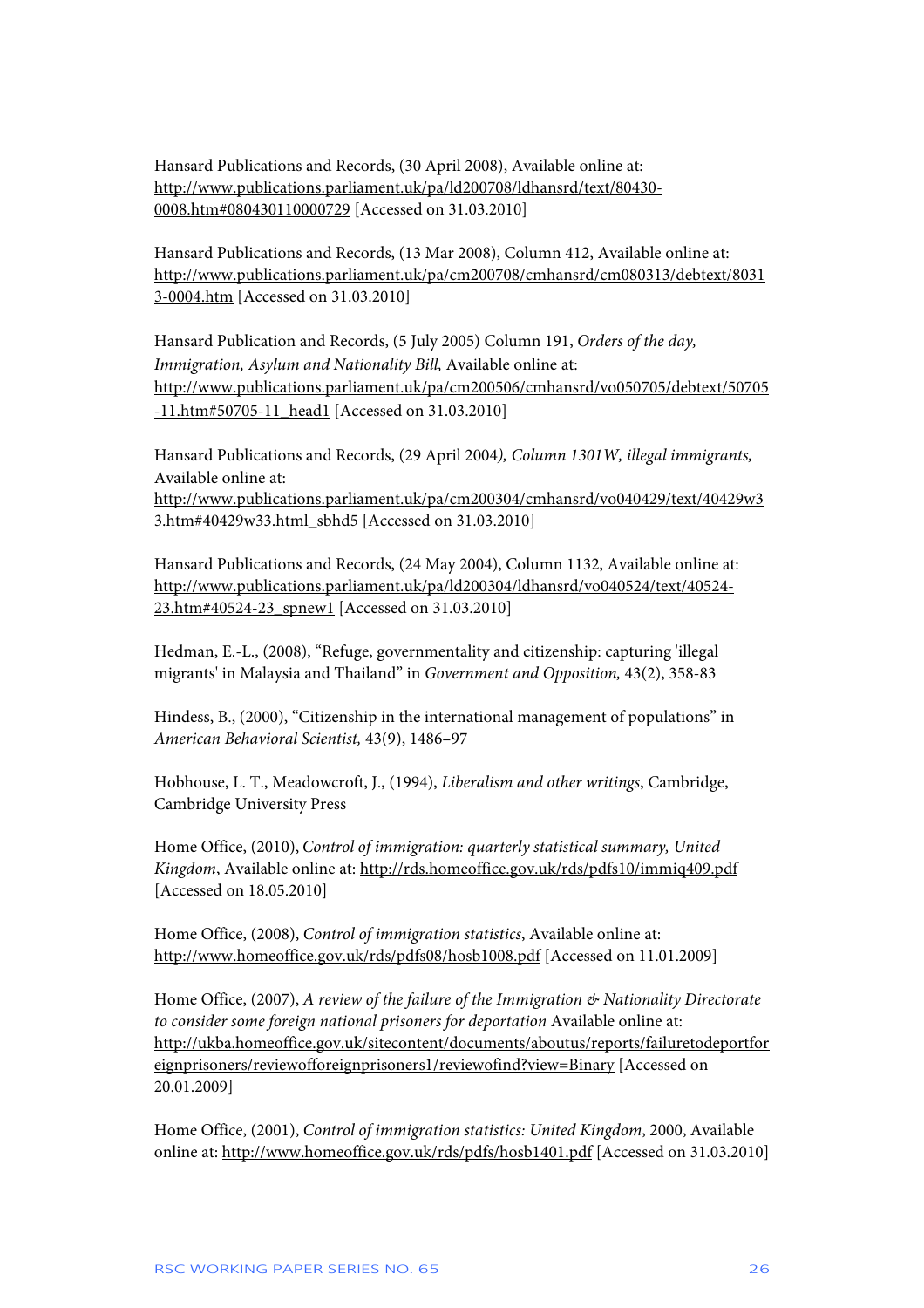Huysmans, J., Buonfino, A., (2008), "Politics of exception and unease: Immigration, asylum and terrorism in parliamentary debates in the UK" in *Political Studies*, Vol. 56, No. 4, pp. 766–788

In These Times, (25 March 2010), *The criminal flaw in Obama's immigration vision*, Available online at:

http://inthesetimes.com/article/5734/the\_criminal\_flaw\_in\_obamas\_immigration\_vision/ [Accessed on 29.03.2010]

Kanstroom, D., (2007), *Deportation nation: outsiders in American history*, Cambridge, Mass. / London: Harvard University Press

Library House of Commons, (2007), *The criminal justice and immigration bill, bill 130 of 2006-07*, Available online at: http://www.parliament.uk/commons/lib/research/rp2007/RP07-065.pdf [Accessed on 31.03.2010]

Mouffe, C., (2000), *The democratic paradox,* London: Verso

National Audit Office, (2005), *Returning failed asylum applicants*, London, The Stationery Office, Available online at: http://www.nao.org.uk/publications/0506/returning\_failed\_asylum\_applic.aspx [Accessed on 31.03.2010]

Ngai, M. M., (2004) *Impossible subjects: illegal aliens and the making of modern America,*  Princeton, N.J. / Oxford: Princeton University Press

Nyers, P., (2003), "Abject cosmopolitanism: the politics of protection in the antideportation movement" in *Third World Quarterly,* Vol. 24, No. 6, pp. 1069-109

Pelonpaa, M., (1984), *Expulsion in international law: a study in international aliens and human rights with special reference to Finland,* Helsinki, Akateeminen Kirjakauppa

Phuong, C., (2005) "The removal of failed asylum seekers" in *Legal Studies,* Vol. 25, No. 1, pp. 117-41

Rawls, J., (2005), *Political liberalism*. New York, Columbia University Press

Republic of South Africa, (2001), *Government gazette*, Home Affairs South Africa

Schuster, L. (2005), "A sledgehammer to crack a nut: Deportation, detention and dispersal in Europe" in *Social Policy & Administration,* Vol. 39, No. 6, pp. 606-621.

Sutherland, J., (2009), "Deporting illegals is not always easy" in *The Morning Call*, Available online at: http://articles.mcall.com/2009-08-07/news/4419613\_1\_illegal-alienschinese-aliens-illegal-immigrants [Accessed on 31.03.2010]